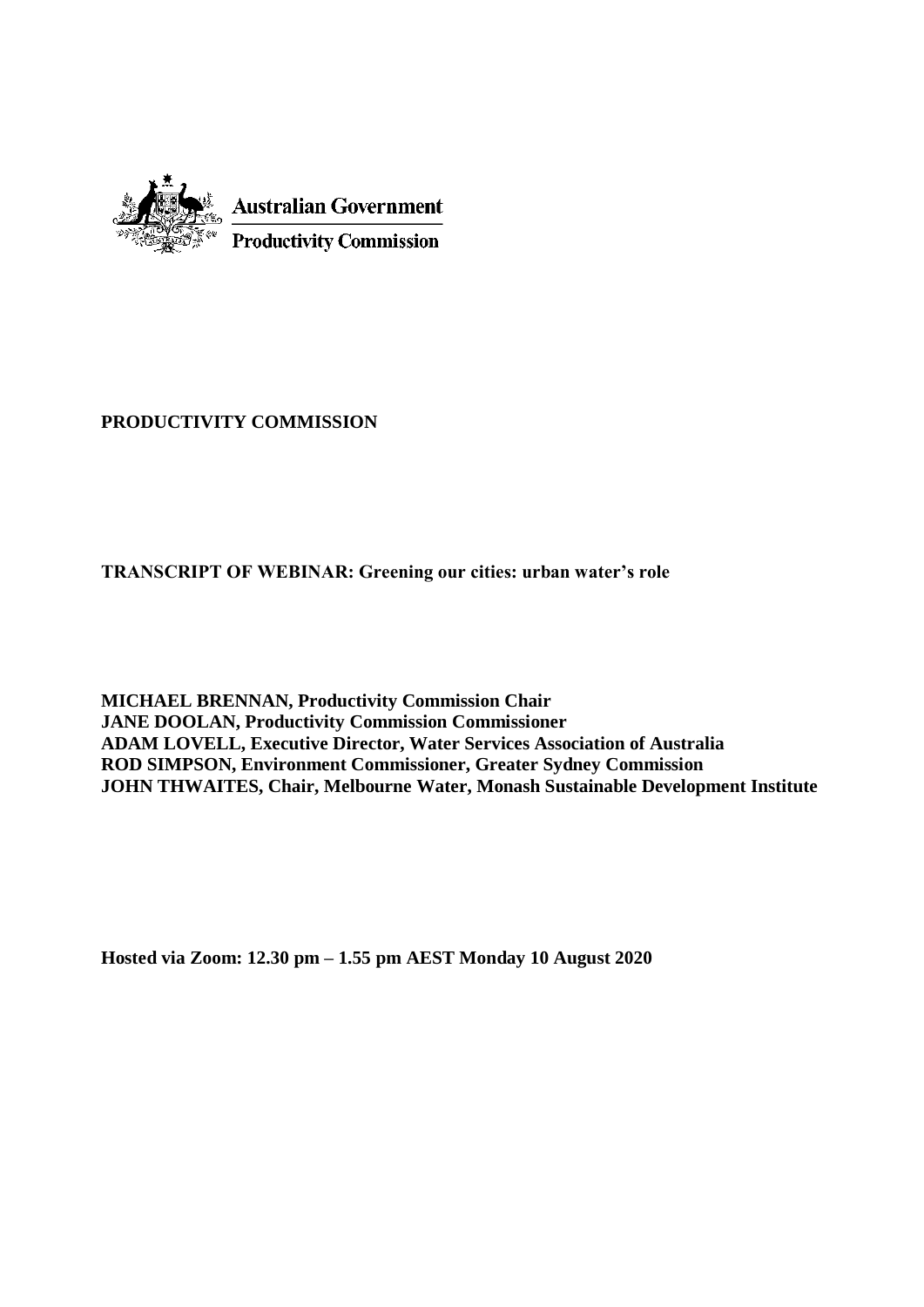### **INDEX**

 **Page**

| $2 - 3$ |        |
|---------|--------|
|         |        |
|         |        |
| $3-6$   |        |
|         |        |
|         |        |
| $6-9$   |        |
|         |        |
|         | $9-13$ |
|         |        |
| 13-17   |        |
|         |        |
| 18-25   |        |
|         |        |
|         |        |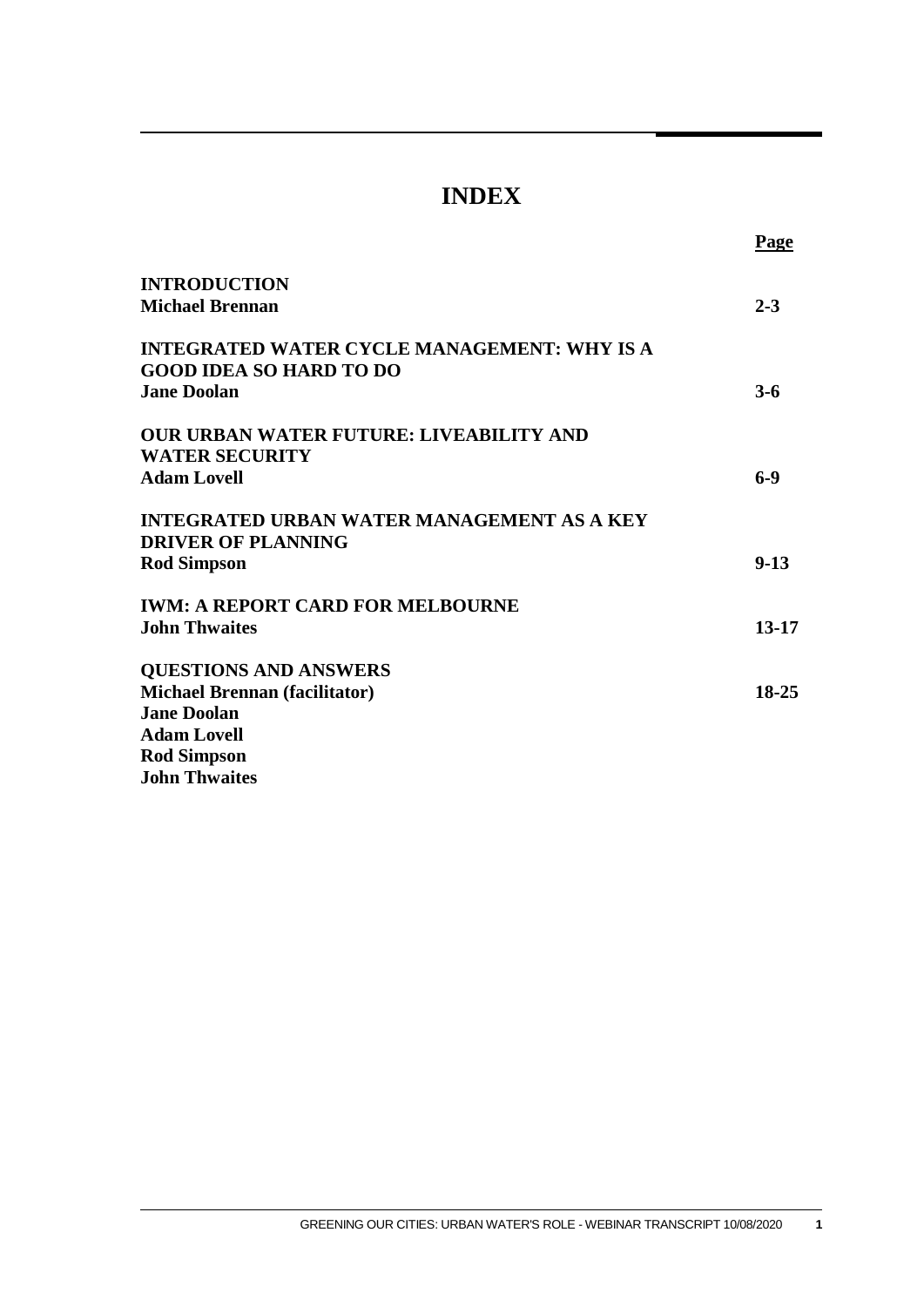# **Introduction – Michael Brennan**

**MICHAEL BRENNAN:** Good afternoon everyone. I'd like to welcome you all to today's panel discussion on integrated water management. My name is Michael Brennan and I'm the chair of the Productivity Commission.

I'd like to start today by acknowledging the traditional owners of the various lands on which we meet and pay respects to elders, past, present and emerging.

I'd also like to welcome our panellists, whom I'll introduce shortly, and all of our virtual audience, which is building by the second.

The background to today's panel discussion is that in March this year the Commission released a research report on integrated urban water management. The subtitle was Why a Good Idea Seems Hard to Implement. And that's the broad theme or the point of departure for today's discussion.

And we did this research because, firstly, it's a significant emerging issue for our cities, which in turn are a key driver of productivity and growth for the future. But we also did it partly to reflect the role that the Productivity Commission plays in water policy. Under the Commonwealth Water Act, we are responsible for the triennial review of progress on the national water initiative, as well as the five yearly review of the Murray Darling Basin plan and, as many of you know, our latest review of the NWI is underway at the moment following on from the last review, which was in 2017 into 2018. And we also did our last review of the MDBP in 2018.

So 2019 was in some ways an off-season for us.

But as I've said in various fora before, we take our responsibilities to the water sector very seriously, and we wanted to ensure that when we're not doing a formal review, we were doing relevant research to contribute to the debate and to inform our own thinking for future review work. And this was the first of those efforts since taking on the water responsibilities from the old National Water Commission.

Our cities face major changes and challenges. And even allowing for the uncertainty of the COVID-19 pandemic, we are likely to see continued population growth in our major cities along with an increase in population density, increasing urban temperatures and more impervious surfaces. And that growth comes with the need for significant new investment. As we know, all of our urban water providers have major investment plans over coming years. And much of those investment plans reflects business as usual, albeit for a growing population.

The question is, can we design our cities for the right levels of density with more open space, urban cooling and less impervious surface? Noting that to do this and to achieve that outcome could require as much as 30% more water than a business as usual design.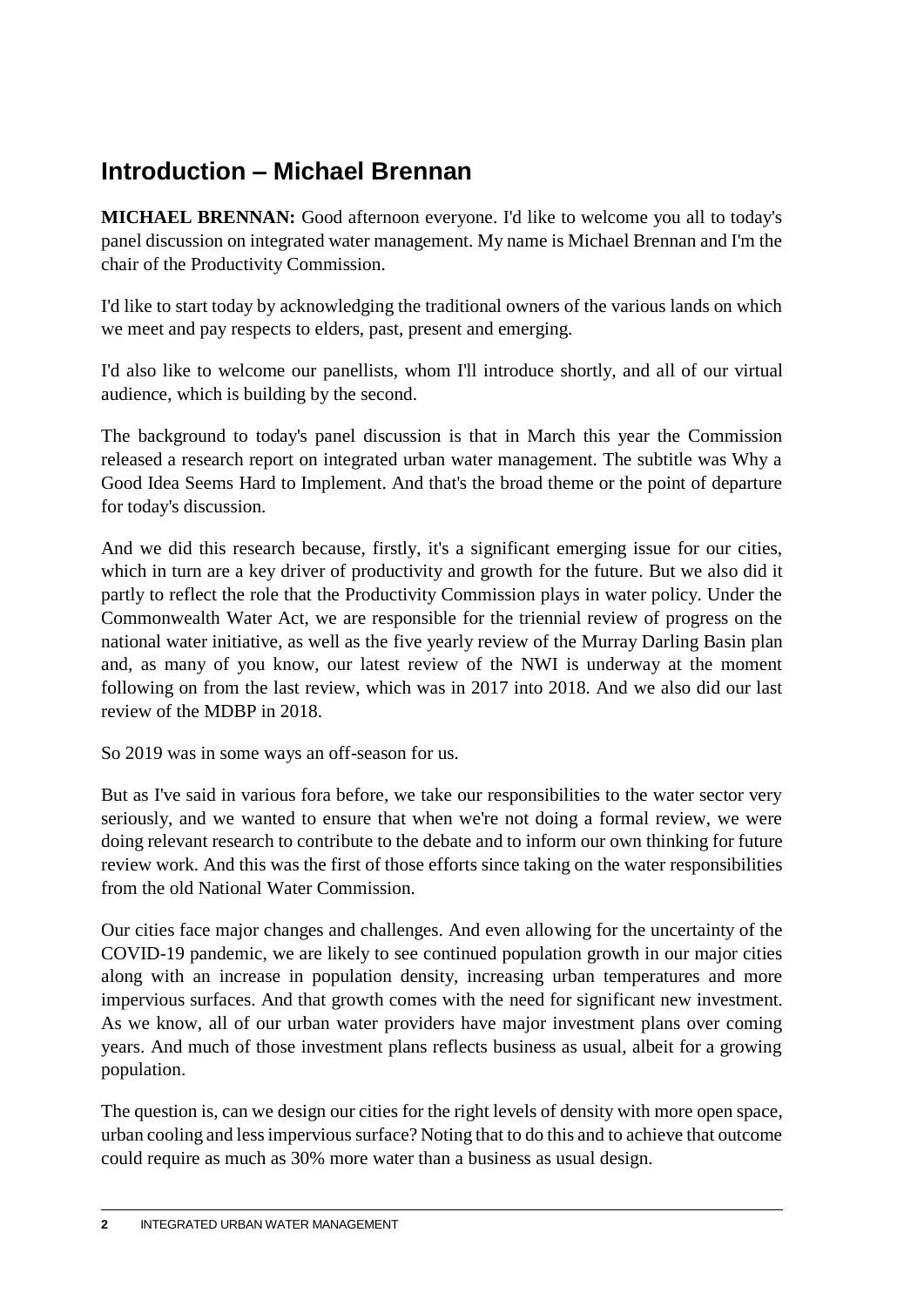As our research suggests, that's not just a challenge for urban design, it's a challenge for institutional design. It's how the parts of the water sector team up with strategic urban planners, with environmental regulators, with economic regulators and local government to deliver better landscapes and better liveability.

So today we're thrilled to have our own Jane Doolan presenting the Commission's work. Followed by Adam Lovell, the executive director of the Water Services Association of Australia and of course Rod Simpson from the Greater Sydney Commission and followed up then by John Thwaites who's not only the chair of Melbourne Water but also of course a former Minister for Water, as well as a Minister for Planning and a Minister for Health, not to mention a Deputy Premier. So a unique confluence of experience to finish us off.

So firstly I'd like to hand over to Jane.

# **Integrated water cycle management: why is a good idea so hard to do – Jane Doolan**

#### **JANE DOOLAN:** Thank you Michael.

As Michael mentioned, our water utilities are poised to spend billions of dollars over the next decade. And the real question I think we need to ask ourselves is, 'can we get more for that money than we might under traditional water management'? Can we actually get greater urban amenity as well as a range of normal traditional water outcomes?

We know that water management can contribute to urban amenity. It provides fit-for-purpose water to actually irrigate green open space and make sure it's green even in times of water scarcity. The way we design our water distribution networks, our stormwater networks, can actually provide water in the urban landscape, so it can give us wetlands, connected green corridors that serve as urban habitat. It can integrate with natural waterways. We can even these days enhance urban waterways.

More traditionally in the past, stormwater has been a source of degradation. But now we can manage it in ways that reduce pollution, potentially reduce harmful flows and even provide beneficial flows under a drying climate. So the real question is, 'if that can be done, what does it take to get that done'? And I suppose I just want to take you through the sorts of things that actually have to happen. We have to think about whether we want to move to that more integrated approach.

So traditional urban water management, which is pretty much undertaken by urban water utilities around the country for the most part, has two key functions. Supplying fit-forpurpose water, reliable and affordable for households and businesses, and then disposing of unwanted wastewater, treating it to standards that meet health and environmental requirements. That's the traditional roles, but there's another, of course, source of water in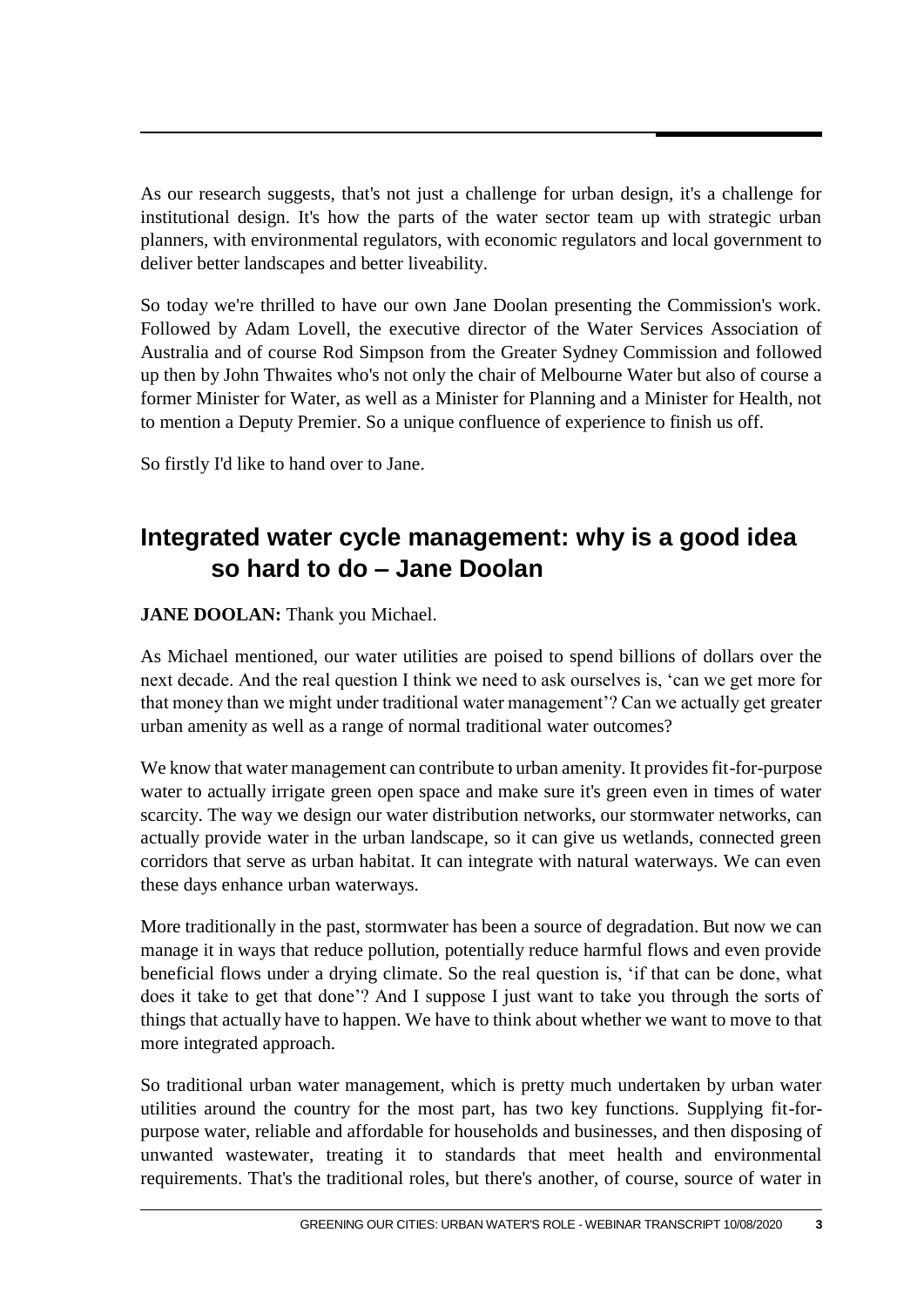the urban environment, and that's stormwater. It is generally managed via a completely different institutional arrangement in most states around the country and it's managed mostly by local government, and managed to mitigate the impacts of flooding, to protect human safety and protect assets, and to minimize some of the damage to the environment.

But what we consider, and others do as well, is if these three functions are managed together in a holistic and integrated way, you can add a fourth potential function and outcome to that. You can provide water for the irrigation of green open space and provide water in the landscape and achieve some urban amenity outcomes for the community as well.

So that's our concept if you like, of integrated urban water management, the holistic planning and management, integrated planning and management of those three key functions to now give four community outcomes – including now urban amenity, on top of water supply, on top of our wastewater management and stormwater management for flood control.

But being the Productivity Commission, we would say that you actually need to do that in a certain way. If they are the outcomes that we want, then effectively we should basically be looking at integrated planning and management -- identifying options, but choosing the option to meet those outcomes that is the least cost to the community.

Now, none of this is particularly new. The water sector has been advocating for this for some time. Nearly every government across the country has a high-level principle statement supporting integrated urban water management supporting the provision of green open space for urban amenity.

But if you look around the country, this is not the mainstream way of planning urban water management.

There are a range of pilot projects around the country. Lessons where you can say yes, that's done well, but it is not the business as usual way of managing water in our cities. So the question we asked ourselves is 'what does it take'? Why is it not mainstreamed? Why is it in fact that what everybody seems to agree is a good idea is it so hard to do?

So what we've done in this report is examine the policy, service delivery and regulatory environments. We've looked for key impediments. In that process, we've looked at best practice across the country. We've also looked at areas where things didn't go quite so well and there's lessons to be learnt.

But if we look at the policy and institutional settings, if we look at water supply and wastewater management currently undertaken by our water utilities around the country, they operate in a really robust and rigorous policy environment. There is strong policy set by government. There are strong standards they have to meet. There is clear guidance from government on how they are to undertake those two functions handed down in things like operating licences or statements of obligations. There is clear guidance to regulators about how they should treat those functions, what costs should be able to be passed on to customers, and it's a very rigorous and robust framework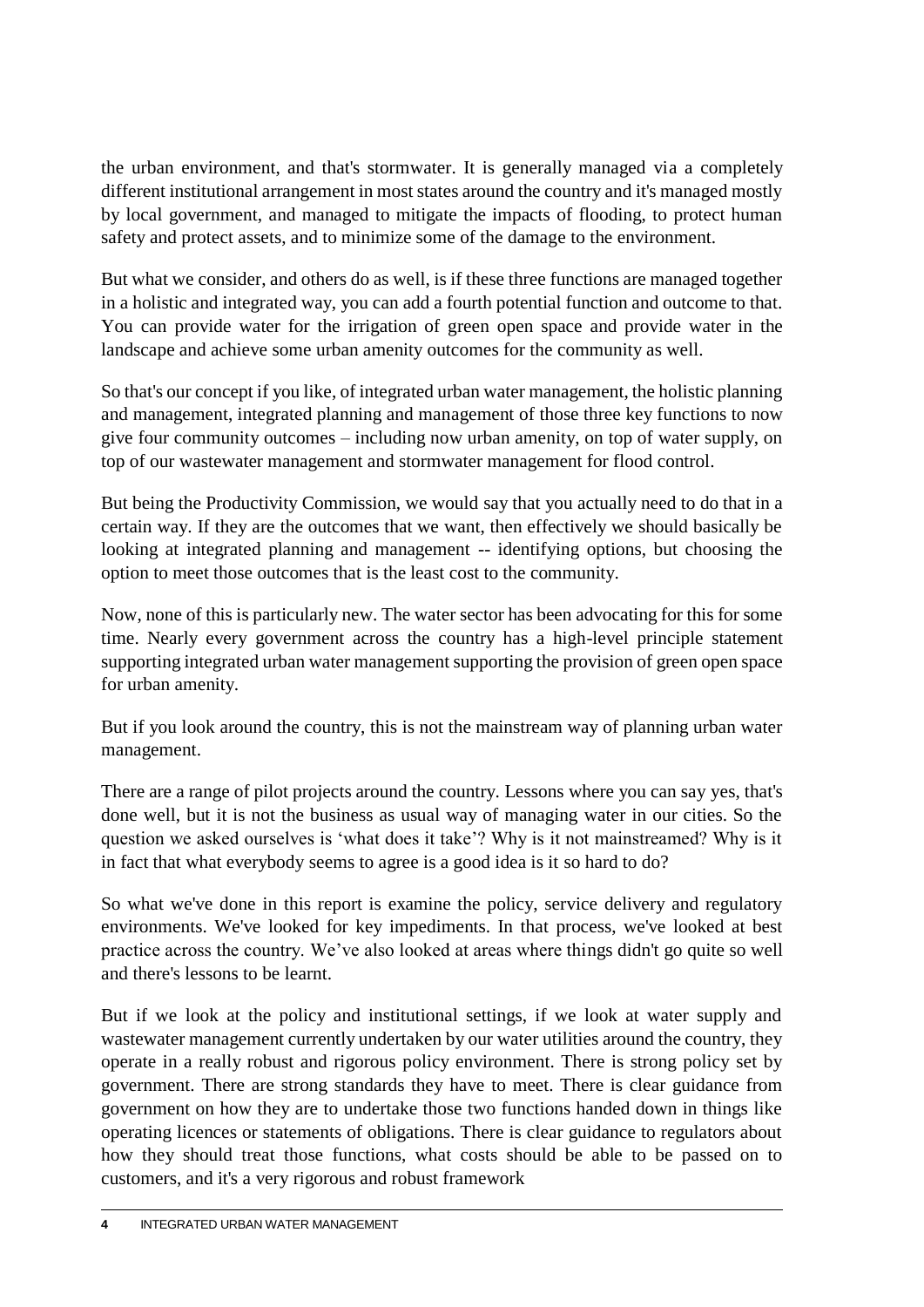But when you seek to actually broaden that to include stormwater management and to include other outcomes like urban amenity, that's when you start to see barriers emerge, and in this piece of work we identified 10 key impediments to achieving integrated water cycle management as the business as usual approach.

There are others, of course, but of our 10, these are the top five I would say, and they're all in the policy environment.

So effectively what we see to start with is a lack of clear objectives from government for enhanced urban amenity. There's high-level statements. Often of the motherhood type. But in terms of providing guidance and an authorizing environment, there's very little clear specific direction. So water utilities and local governments even working together don't have clear goal posts and are not clear what they should be achieving and they're authorized to actually seek to achieve.

Along those lines, the roles and responsibilities for enhanced urban amenity aren't very clear either. It's mostly a local government job, but the role of water and the expectations of water utilities in that process aren't clear. And if governments do want to see urban amenity as one of those four outcomes of water management, then some changes need to happen to actually bring the statutory land planning sector together with the water planning sector. They're not well linked at the moment, and certainly not consistently across the country, and they need to be linked at a variety of scales, both spatial and time scales. So you need it at the city shaping scale. You need it at the growth corridor scale, at the precinct scale, and the very local scale -- each answering different questions about how water is integrated, and it needs to also be done at the optimal time for both sectors. That has to be worked through, so it's got to be a consistent and formalized establishment of linkages between these two sectors.

As I said at the outset, stormwater is not integrated with water supply or wastewater management.

Effectively, if you went and sorted the first three, that would help a great deal. But if you even look at what is happening with stormwater management, effectively it has no consistent institutional arrangements, no consistent funding arrangements. It's not subject to the same discipline at all, and there would be merit in trying to actually impose a level of robust arrangements across the country on that.

Another area, a key area, is where government has put restrictions on some solutions. So if you want to undertake an integrated water cycle approach, you look at all the options and you evaluate them and choose the least cost. But if there's restrictions on some of those as there are, for example, on the use of purified recycled water for potable use, then that takes out a range of options from that whole approach. The flip side of this is when governments have actually created mandates, so in some cases, to incentivize the use of recycled water, Governments have set recycled water targets and certainly that increased the uptake, but in doing so, a number of those projects were not successful and were not the least cost option. Communities paid more for it.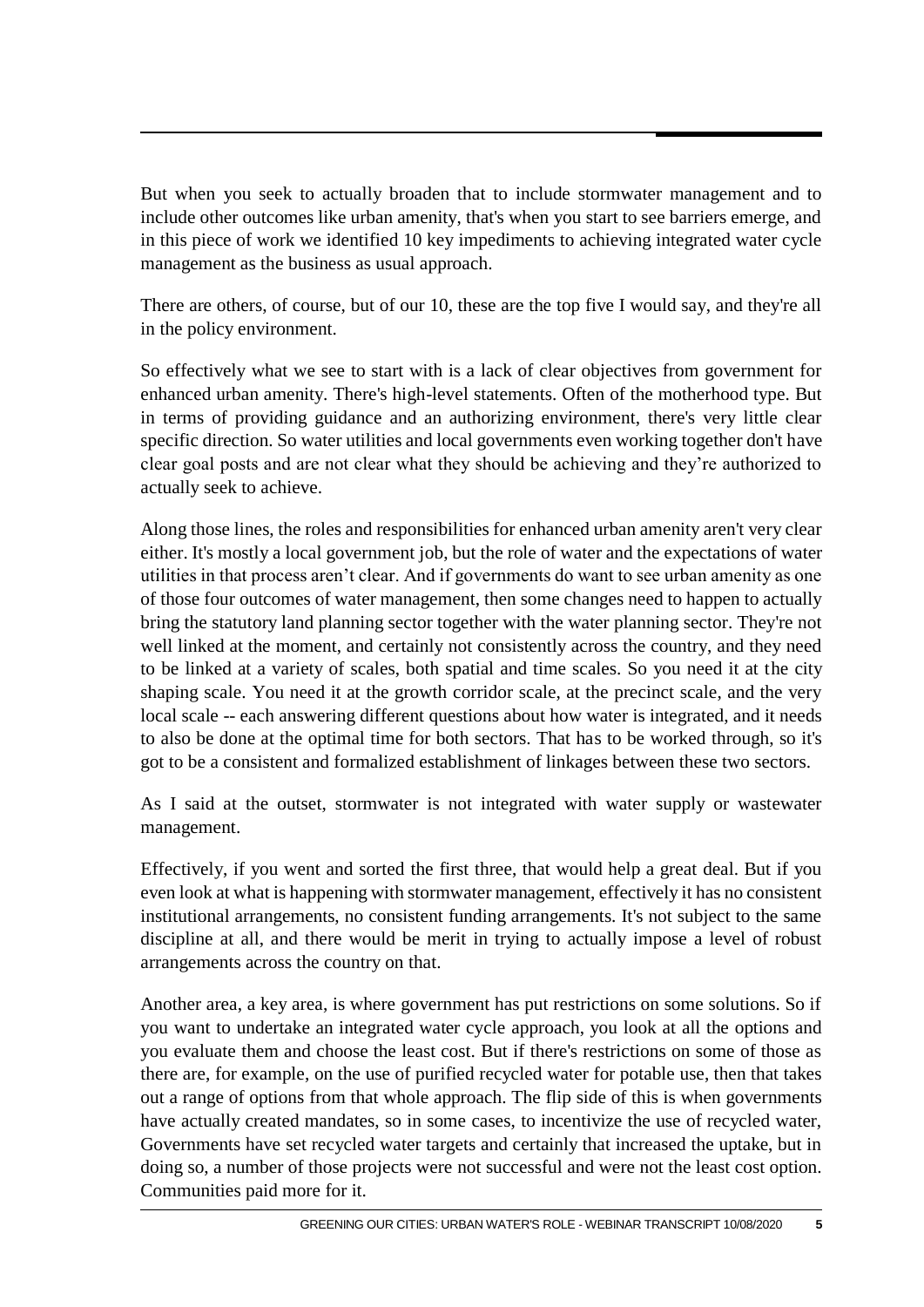So for us they are the top five. They are policy and they are the purview of governments. There are some other impediments to achieving integrated water cycle management in the service delivery area and the regulatory area as well. Probably the most significant of these are that collaboration is required. There's a range of players now. You've got to have water planners working with local governments, working with water policy, working with statutory land planners. And that collaboration is required -- a different suite of agencies working together -- through the planning phase, construction, implementation and ongoing management. And that actually has to be worked through, thought about and incentivized.

So we identified 10 key impediments. None of those are particularly new. They won't be a surprise. But they do point to areas where reform is required if we do want to make integrated water cycle management the new business as usual. And as Michael said, we're exploring this area further in the current inquiry, so we'll be looking at this. But the key people to make some of these changes are state governments.

So that's it for me. I'm now going to hand over to Adam Lovell from the Water Services Association of Australia.

## **Our urban water future: liveability and water security – Adam Lovell**

**ADAM LOVELL:** Thank you very much Jane. Hopefully everybody can hear me and see my slides. Thank you for inviting me to join this panel and thank you to the Productivity Commission for such a fantastic report.

As an industry, we've been talking about this for quite some time. In fact, ever since the Millennium Drought. I think really so many of these issues have been going on since then and even before then. So I think this year, with the current review in progress, it is time to take up the mantle and really drive forward with some change.

So what we've identified through our processes over the past few years is some key challenges. There's a number of challenges, but here's the top two as far as we see it. First of all, embedding liveability outcomes, health and environment in particular, through blue and green infrastructure. And that's enabled by integrated water cycle management and Jane has very clearly identified some of the problems in implementing the blue plus green scenario.

Water security delivered for all Australians by ensuring all options on the table. And clearly that's not been the case and we continue to see either implied or direct policy bans on certain options. Those are pretty famous of course, but also you know other solutions are put on the table as being the silver bullet.

I just want to hone in, in particular, on the liveability benefits. If nothing else, COVID-19 is showing that access to amenity and green space has been an incredibly important part of what the community is looking for. I'm not going to read through all these statistics, but the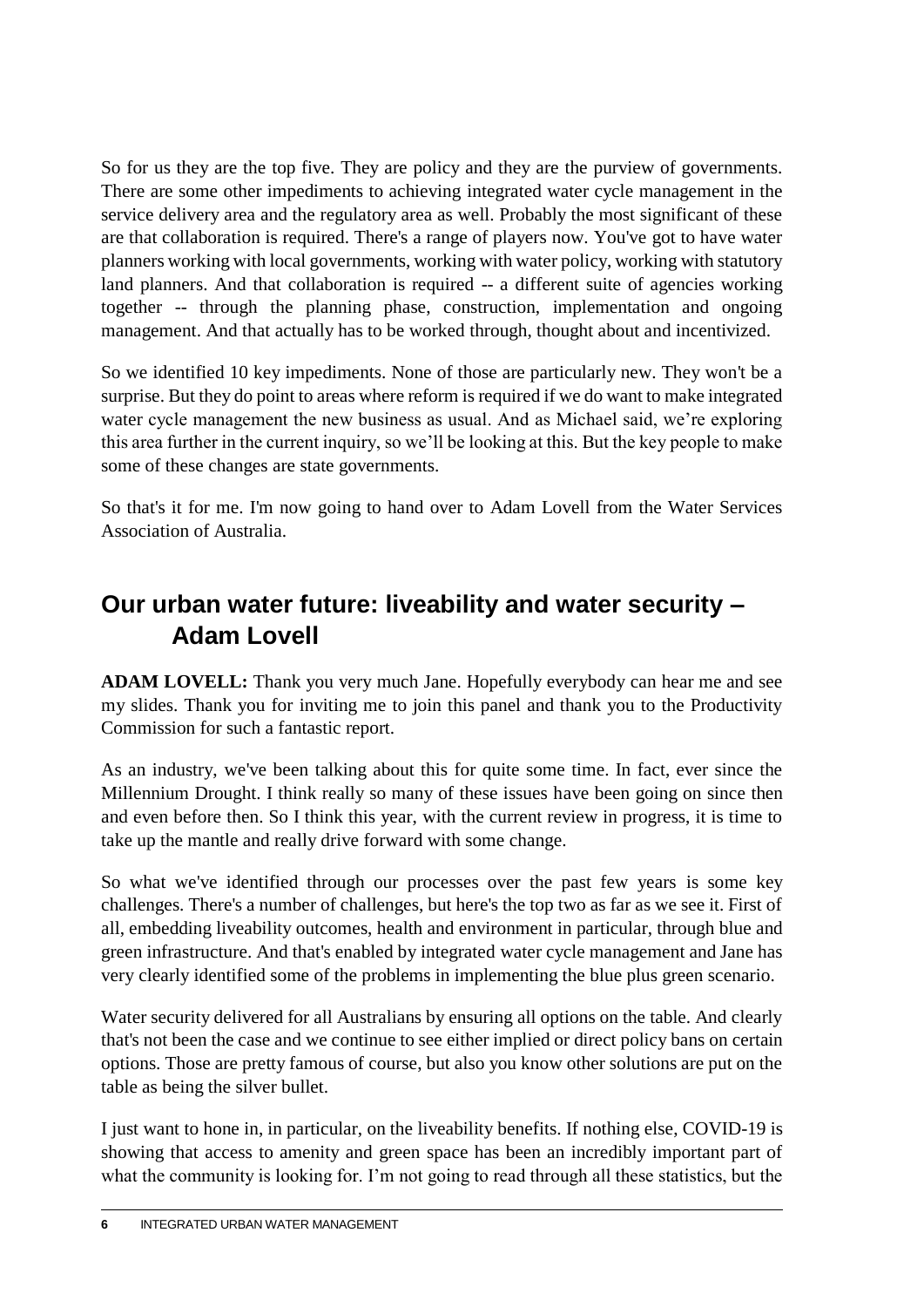link to mental health and the access to green space and tree canopy cannot be understated and you can see there the costs related to mental health services and health and anxiety.

In London, River Economics did a major piece of work just a couple of years ago, where they identified avoided costs of about 1.8 billion dollars per year in Australian dollars in access to public parks. And so what we're trying to drive towards here is a recognition of the costs attached to the health and well being of Australian communities and their access to green space. Why is that important? Because as Jane identified, currently it's opportunistic. It's done because there's proponents who are willing to go those extra miles to put these new projects through. We want to move that from the opportunistic through to the systemic, and that's the challenge that we have in front of us.

We did a piece of work with Frontier Economics last year. And we looked at a couple of case studies.

So if you were to do a large greenfield development with fully integrated water cycle management, you can see there the benefits are up to \$94.00 per person per year, and that's across recreational benefits from physical health, mental health benefits, urban cooling and air quality. But the biggest driver, the most surprising one from our perspective, was the mental health side of things.

And also we included in part of that, urban stormwater rehabilitation. So, you know, renaturalization of creek and concrete beds. And we also looked at regional town supply. And particularly, there's so many photos, particularly from the drought over the past few years, where you've got that green space in a regional town which becomes the community hub. And so we're building a case, there is a case there to move towards integrated water cycle management supporting liveability and health outcomes.

We recognize too that there's no easy fix. There's no silver bullet, but in our blue plus green liveability report, which we released late last year, we've tried to lay out some steps that various stakeholders can take to try and achieve these liveability outcomes.

And I think one of the important things which I think might come up in the discussion is just how far collaboration will get us towards that goal. I suspect that it will be a lot of collaboration and in fact we've seen the Greening of the West program down in Melbourne. We've seen across the country -- collaboration working -- but I just wonder whether we don't need some of those institutional and structural changes to go the whole hog. So I'm not going to read through those.

Moving towards an element of integrated water cycle management which has been a little bit untouched over the past decade, many of you will remember back in the Millennium Drought that Marsden Jacobs did a levelized cost curve to look at the various water supply options across the country. And it became evident last year as we were looking at those cost curves, that technology had changed, approaches had changed and some of those costs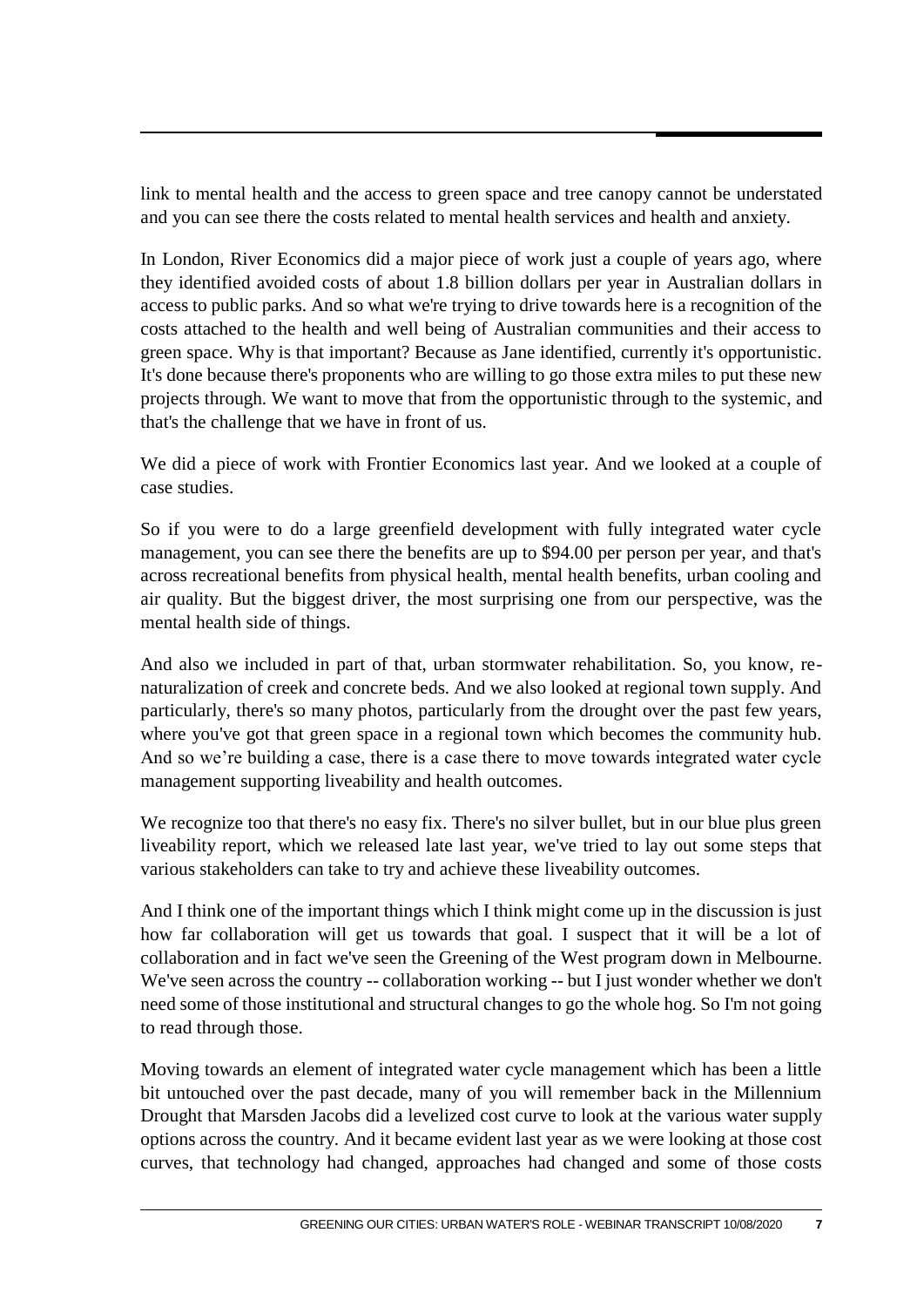undoubtedly would have changed. So we've worked with Marsden Jacobs to redo that cost curve.

We've had 20 of our members across the country. We've had around 49 different project proponents. We had well over 400 projects included in this. But Marsden Jacobs were looking for quality here so we've whittled that down to 330 projects that establish what the costs would look like, and so the \$64,000 question is what does that look like now compared to 2007.

So here's a sneak peek. We actually haven't formally released this project. You're getting a sneak peek today. We're looking forward to getting this report out on the streets very quickly, but a couple of points to pick up is that you'll see there in the middle that purified recycled water for drinking has edged below seawater desalination. These are median levelized costs and you might look at recycled water for non-drinking and say intuitively why isn't that cheaper than purified recycled water? Well there are certainly some projects there that might be for agriculture and for green space, for instance, which may be cheaper, less treatment requirements, but many of the projects we have in there are the dual pipe or the third pipe dual reticulation. So we're eager to get this report out in the street so the Productivity Commission can have a look at that in a bit more detail. There's plenty of case studies too to go look behind these numbers.

The other part of all options on the table is the enabling environment for people to be able to talk about, in particular, purified recycled water. We've picked on purified recycled water for this particular report because we could see that there was not an enabling environment for those discussions to be had.

We see many politicians making these decisions on a doorstop interview, rather than taking that time to work with local communities in a local context to enable these discussions to happen. So we've looked across the world. There are currently 35 cities and towns cross the globe that are using purified recycled water for drinking. The ones with blue dots there you'll see on the screen are ones currently well and truly down the planning path. The most recent one, el Paso, is actually what they call a direct potable reuse facility. But the key thing about all of them is that the community has been engaged before politicians have made a decision either way.

And I think that the long term goal that we need to have is a well informed community led, well not led, with the local context in mind and all options available to them on the table for them to help make decisions on the path forward.

Just looking ahead, just today and an once we've finished our session, we've just published a set of guidelines on integrated water cycle management, particularly for water utilities. It's a summary report. We've got a full report ready for release in a very short time frame and that will go through many case studies too. And really, it's about what sort of pathways utilities need to take to implement integrated water cycle management working with a number of institutional and collaborative partners that they do, and it works through all of the economic evaluations, funding and financing. And we've worked with the Monash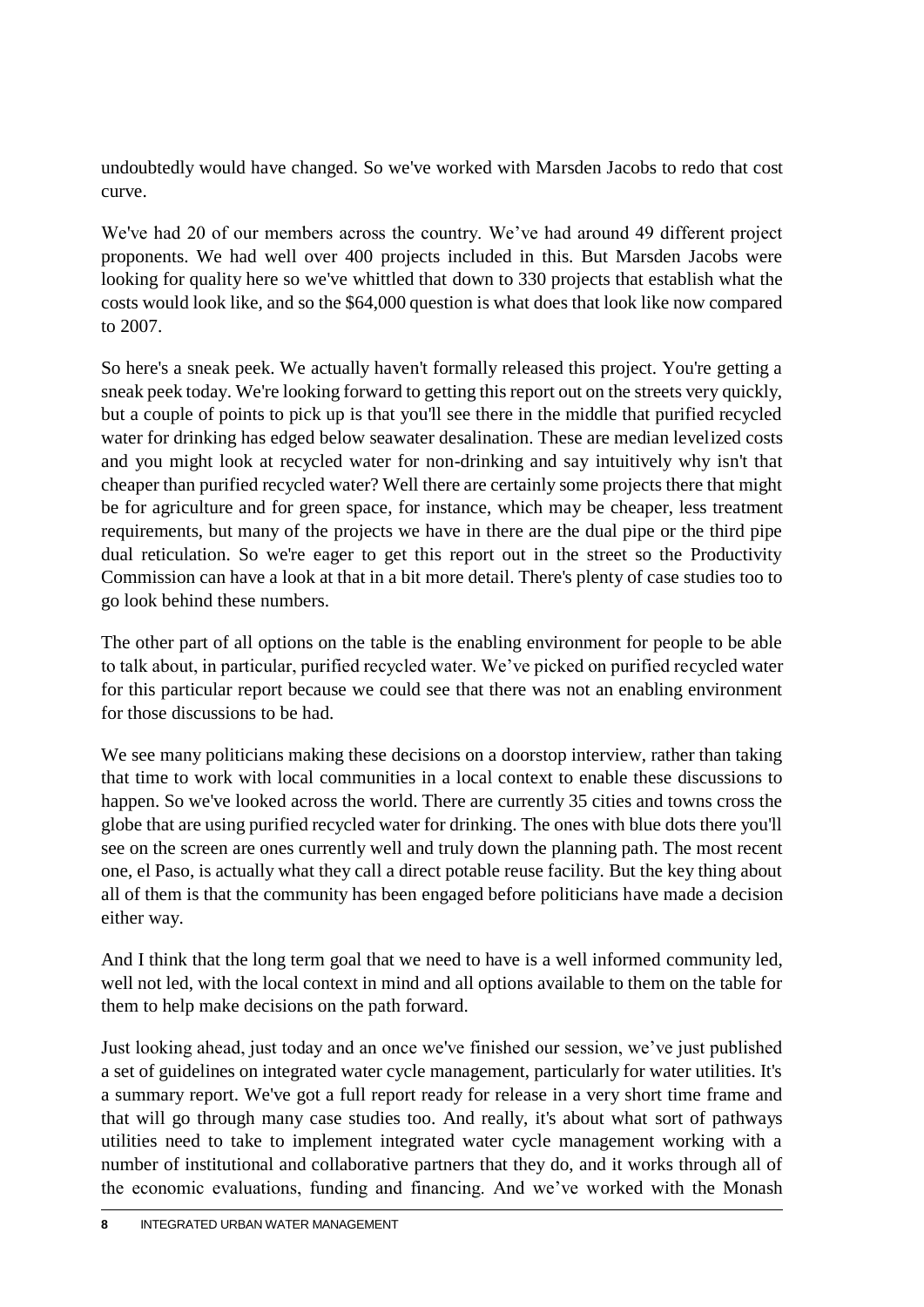Institute. Rob Skinner, who many of you all know, has led this one and this is on the back of a lot of great work that the CRC for Water Sensitive Cities has undertaken work as well.

So just to just to finish off, you know, nothing like a 10 point plan. That's probably a bit wordy for you, but I'll just run through some of the highlights here. Our vision that we set the water industry back in 2014 -- customer driven, enriching life, still stands, absolutely, and we need to be able to recognize the role of water for delivering liveable communities.

And the new urbanism, which I'm sure Rod Simpson's going speak about, that talks about, you know, a new sense of localness. And COVID-19 has really thrown that up, and the importance of urban amenity. But how do we actually fund it? And I think we need to be really innovative. We need to look at the way we fund these things and look at the way you know prevention is better than the cure. And so if we're keeping people out of Health Services through the ability to access good quality green space, then I think we should take that into account. The uplift in property value that we see right across the country from access from living close to green space. All options available for water security in the local context.

The one thing I haven't spoken about which we're also developing some work around is the circular economy and what a new utility should look like in 10 to 20 years to ensure, you know, water is the most circular of all the economies, but we have a huge resource stream that runs through as a waste manager and driving your reporting towards the sustainable development goals has to be one of our key priorities. And lastly, but not least, we are absolutely behind renewing the national water initiative to set in stone what the outcomes are going to be, but allow jurisdictions room to move to adopt their own approach given local circumstances.

So that's a quick overview of where we're at. Thank you very much.

### **Integrated urban water management as a key driver of planning – Rod Simpson**

OK, and here we go. Hello. Look, thank you very much for the opportunity to speak. I'm speaking from Cammeraygal land on the North Shore of Sydney. I think it's an extraordinarily important piece of work and I'm so very pleased to be able to contribute to the discussion.

Of course, when we're talking about water management, we're talking about the specifics of place. And the Sydney System of course extends all the way down almost to Canberra in terms of the water catchment. And when we then look at Sydney bound by the national parks that you can see there, there are very different conditions in the East of the city flowing to the ocean, to the West of the city, flowing into the Hawksbury Nepean.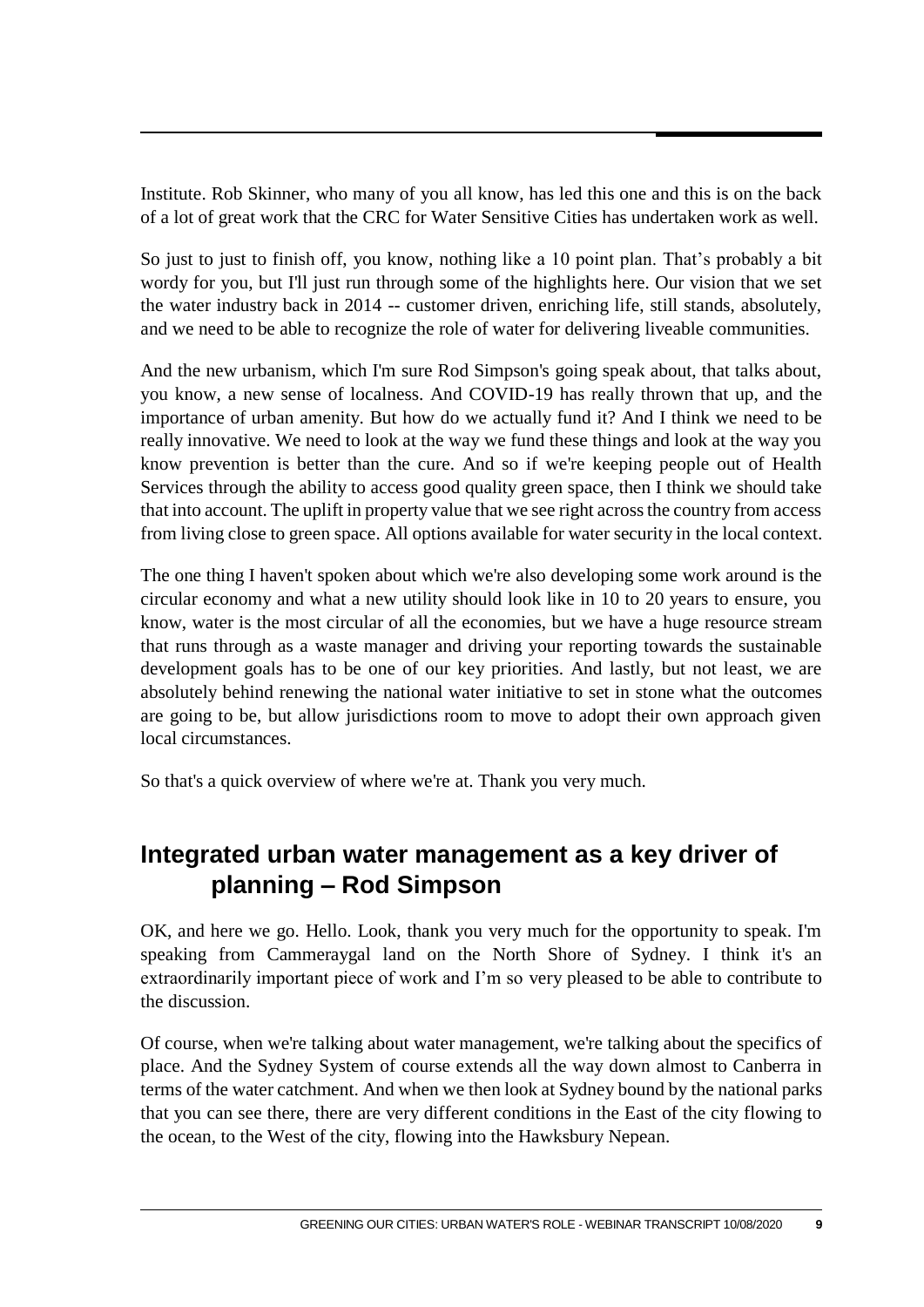So the three things I want to talk about are place, the importance of place and how we're thinking about that. And then secondly, how we might change our evaluation because collaboration needs to be based on understanding how systems work, but also how we evaluate different options, which of course is what Jane touched on. And so the last thing is then connecting to country, which I'll just finish off on.

But very quickly, Sydney is expected to go through a great amount of growth -- plus 37% in terms of population growth. A lot more dwellings of course, that goes with that. And then when we look at the city itself, what we're planning to do in Sydney is really harness that growth to re-balance the city and provide more opportunities in the West of the city.

So those are the framing strategies if you like. But if you can see the catchment that we're moving into, Wianamatta: South Creek catchment, suddenly we've got a completely different set of hydrological conditions and receiving waterways that are extremely sensitive. Now the thing that's interesting about that, of course, is that in the history of development in Sydney we've assiduously avoided going over that catchment, or pretty much so, and the reason for that is because of the sensitivity of these waterways.

And as we move into that western part of the city, we're not only moving into a new catchment, we're also moving into a different climate zone because the cooling easterly breezes, nor'easters don't penetrate much past Parramatta, and so we've got very, very different conditions there in the West of the city.

And you can see it here in the existing changes in or differences in temperature from the East to the West of the city and the area that's blank there, of course, is probably going to turn orange when we start to roll out that urbanization.

And the projections for the West of the city you can see over on the right are anticipating a lot more very hot days. And so we've got a number of different factors coming together here. It's not simply to do with water, but also to do with then how we actually condition and remake this landscape.

And this is, of course, what we've been doing, not just in Sydney, I'd have to say, but I'd suggest in many parts of the country and that's the urban heat that we're talking about, which is already going to be the result of climate change, which could be exacerbated by this pattern. So the question becomes, when we're moving westward, how might we do things differently?

And of course, there's been a lot of thought given to this over the years for many years. The urban heat island effect is nothing new. Sydney Water has done some really interesting thinking about this over the last few years. And really, it comes down to these integrated place-based approaches, which is a way of dealing with complexity.

But like stormwater, when you look at a diagram like this, which looks very simple and integrated, of course we're talking about multiple players.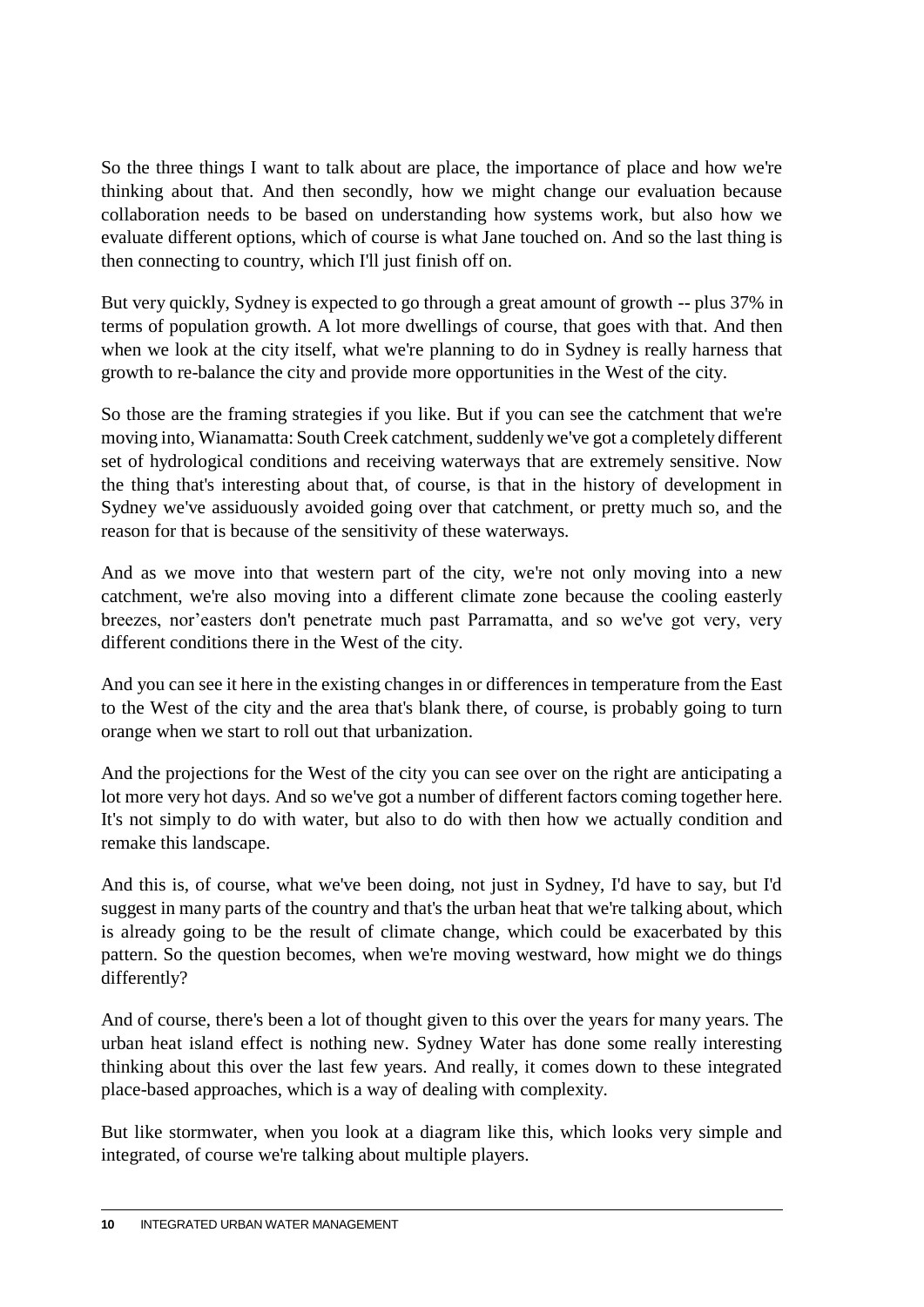And so really to understand what are the outcomes? What are the objectives that we are collectively aiming to achieve, becomes a truly critical question.

And what we've come up with, this is working with infrastructure NSW looking at the sort of difference in the urban pattern that we might want to achieve, and different alternatives which have been evaluated to look at the water systems and to evaluate, as Jane said, what is the most effective way of dealing with this, and we think that possibly increasing the amount of canopy compared to normal development by three times open space and gardens. In other words the actual typologies of buildings that we're building might be double the amount of open space and gardens, changing the width of roads and so forth so that we have an increase in pervious surface.

So you can see that this is where we start to get that integration between water management and land use planning, but not even at a precinct scale. This is at the scale of an entire catchment, and for that matter at a climatic scale, in terms of a different climate zone in the West of Sydney. So again picking up on what Jane said, working at multiple scales from the entire Metropolitan area, right down to the detail of how we design a street.

And that's why we've actually changed the emphasis from Transit Oriented Development to what we're calling, seriously, Parkland Oriented Development or green space oriented development or whatever.

But the point here is that it's not that transit oriented development isn't effective in some ways, but if you start with the water systems and then plan the green and blue grids, then it's actually possible to fit the transport systems afterwards. So that's what one of the things I'd like to leave you with today -- the importance of starting with the blue and thinking about the water systems, not simply in terms of the flooding and water supply, but also in terms of the amenity that it can actually provide.

So that's why I think it's fair to say that we've moved from necessity, in other words, seeing water as constraints in terms of flooding and supply and wastewater and water quality, into aspirations for how we want these places to be.

And how do we actually evaluate that? What we've done is come up with an approach which we're calling 'place infrastructure compacts' which give us a framework for evaluation of not just water infrastructure, but all infrastructure. Because of course a place is where all this infrastructure comes together to create the place that people experience -- the lived experience of all of the infrastructure coming together.

And I think it's fair to say that the way we've approached our city in the past is to break it into components to organize it, to split it into silos. And we deliver those and we try and coordinate them. But we don't necessarily see how all of those things actually interact and feed off one another and have these synergistic arrangements.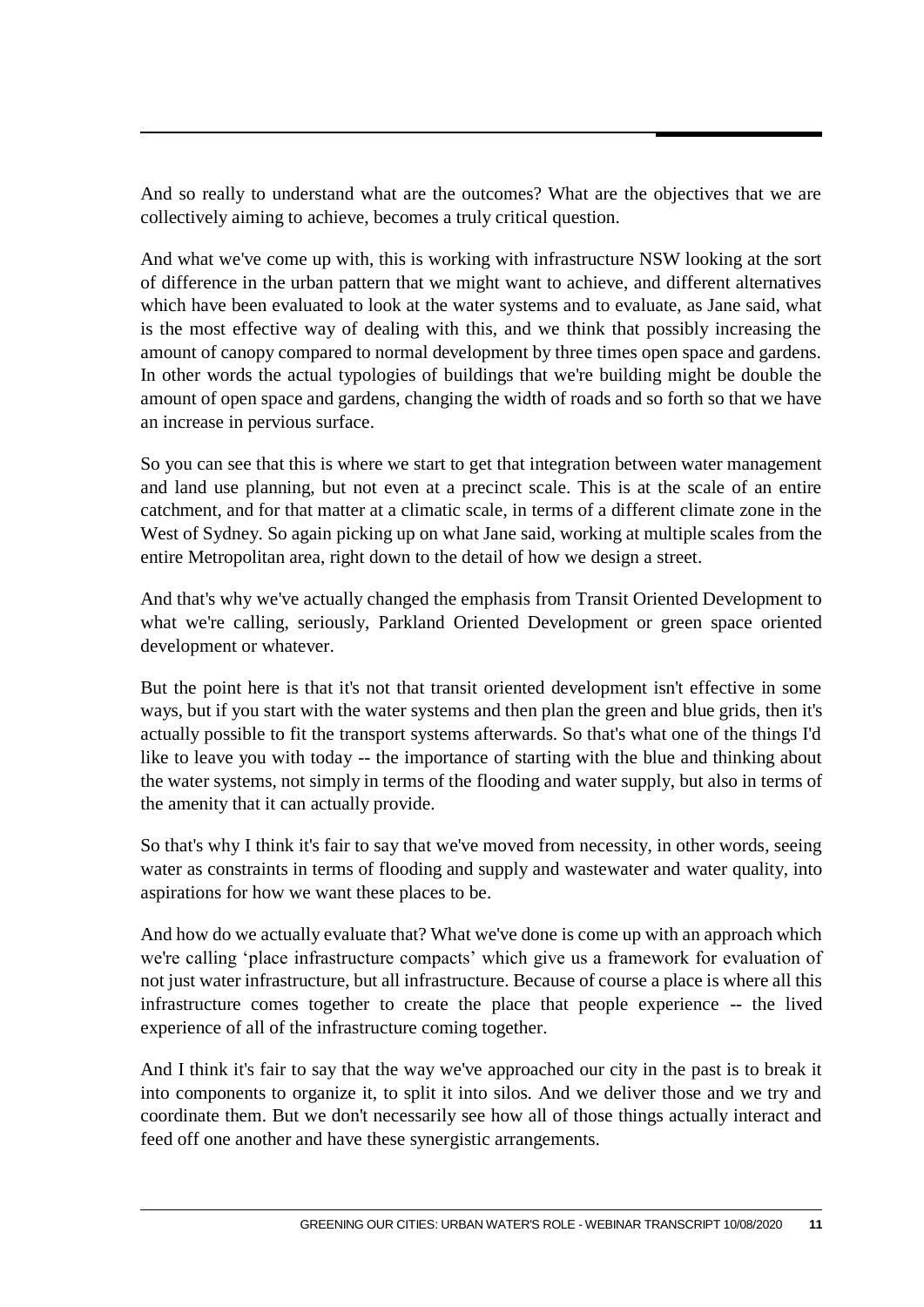So the idea of the placed infrastructure compact is to consider all those things at once. And the reason we call it a compact is because it's essentially a compact with the public about how we're going to do things better.

And here is where you can see the difference in that approach and the sort of framework it then produces, which shows gaps.

It became apparent that in fact there was no government agency, either local or state, that was capable really of delivering the blue and green grid. And out of this work, as you can see here, around about 16.5% of the total infrastructure required for the area around Parramatta in this case actually needed to be delivered by an agency that in fact didn't really exist. Now that's now being picked up as Premier's priorities and you can see also then the connection across to water.

And so seeing those these two things together and recognizing that there's institutional arrangements that need to be created to achieve the outcomes, rather than seeing it as the delivery of individual agencies, is what's really come out of this work, as well as having a framework for seeing how all of these things come together to produce the sort of combined outcomes we want.

Now I think that that's also something that we can then think about in terms of country, because if we think about the way that the land was perceived, we really did I think, as Europeans, or it wasn't appreciated, that this was a managed landscape. And then of course, we came in and very quickly tried to change it even further and remove even more trees. So this is what's happened in Sydney in that time -- with a massive removal of vegetation from the West of the city.

And this is what it looks like, over on the left hand side. You can see the current condition with some remnant vegetation, much of which is running along the riparian corridors and Creek lines in that landscape.

Now that we know that there's some fantastic projects. I certainly look to the Nimmi-Caira project in New South Wales, which is on the Murray Darling. Or on the Murray I should say. And of course the wonderful example of the Yarra River.

My point here is that if we actually start to look at the water systems as the basis for planning, there's also the basis then for perhaps reengaging, reconnecting, and for that matter caring for country.

And it's not that we haven't done a Metropolitan scale sort of landscape concept before. This is Canberra. These are four drawings all at the same scale. There's the Canberra national capital open space system. There's like Burley Griffin. Then there's Wianamatta: South Creek that I've been talking about and this is Sydney Harbor rotated 90 degrees, but just to give you the idea of the scale. So these landscapes really that inform the liveability of the entire Metropolitan area are something that we can recover, rediscover and actually then reengage with.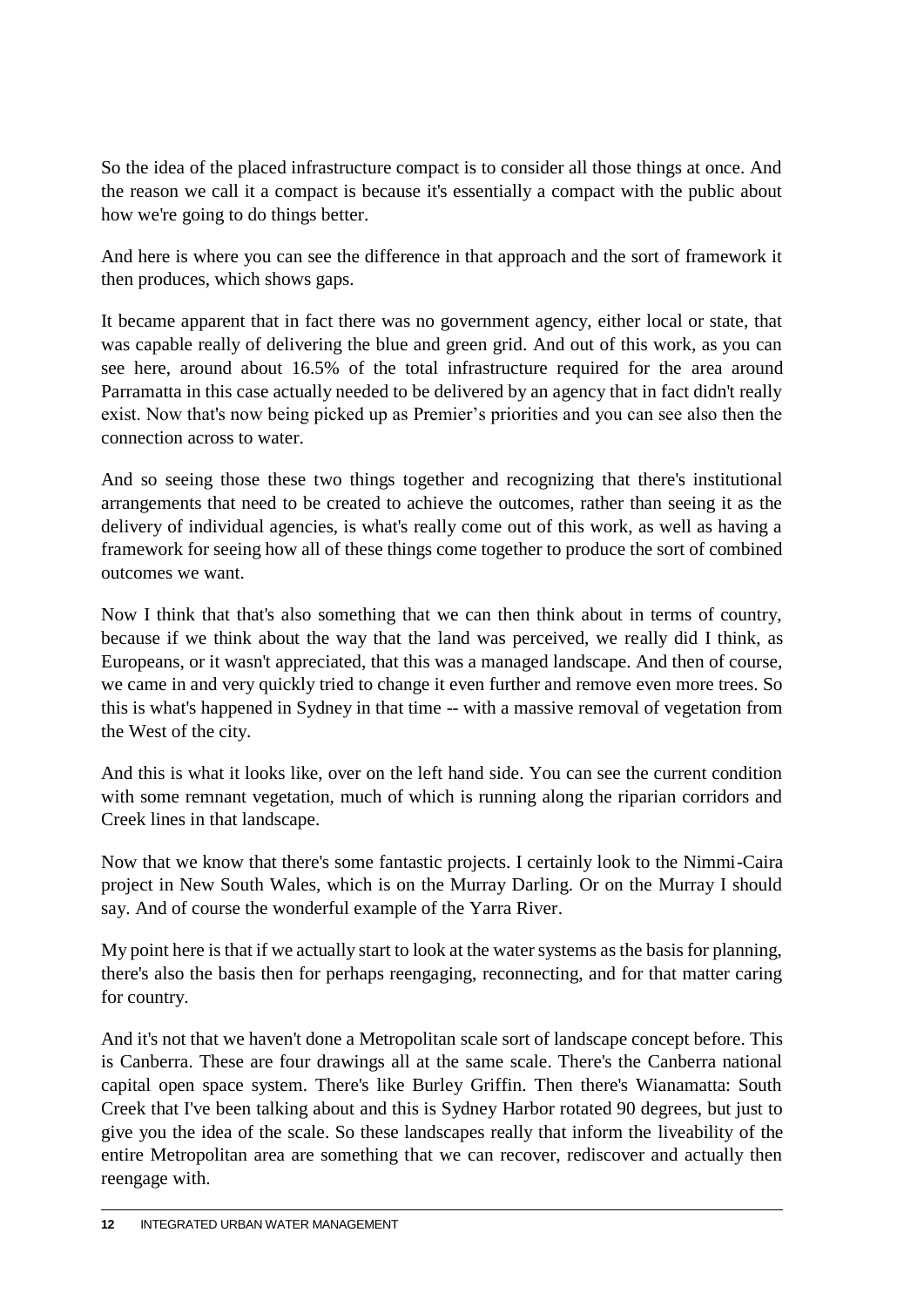And of course, we've been doing this over the last few years. It's not just the expansion of the city, but the remaking of the existing city. Again, starting again with the water systems and seeing if we can re-inhabit all the green tendrils and so forth that flow from that and extend all the way through the city. So everything that Adam's just touched on in terms of liveability and the potential to remake our existing city for higher amenity is not just in the greenfield, it's also in remaking the existing city.

And so, what are these integrated urban water management outcomes? And this is, I think, a key point and perhaps a partial answer to the challenge that Jane's posed. I think if we start with the outcomes. If we really articulate those outcomes. If we start to elaborate those in terms of new planning and urban design approaches, which I've hinted at in some of those slides. If we then accompany that with formal evaluation processes which look at all of the infrastructure being delivered in a coordinated but more importantly a holistic way. Then perhaps we can start to design the governance to suit. It is not going to be one size fits all. It's the basis then for collaboration because we can define the roles and responsibilities.

And then lastly, that may enable us to reconnect to country and to care for country. And so, in other words, I think integrated urban water management really does give us this space for turning necessity into aspiration.

And I think now I'm handing over to John. Thank you.

### **IWM: a report card for Melbourne – John Thwaites**

**JOHN THWAITES:** Yes, well thank you Rob. Today I want to use Melbourne as a case study for integrated water management -- where we're doing well, where we're not doing well. And hopefully that will throw some light on the barriers that Jane talked about.

So to start with the challenges that Melbourne faces, and I think both Jane and Adam talked about these challenges. But I'll be specific to Melbourne.

First, the challenge of providing long-term water security. You'll see there, the blue line is Melbourne's water supply with the desalination plant, declining over coming years with the impact of climate change The green line is increasing demand. Now, with COVID, there may be some limitation in population growth, but no doubt it will continue to rise. And that means that within the next 10 to 15 years we are going to need a new source of supply.

The next challenge for Melbourne is flooding and drainage and we already have about 230,000 properties that are estimated to be at risk of flooding.

But with increased population we're densifying the inner city areas which are the at risk from flooding areas. And that will cause further challenges for the future. And of course, climate change will exacerbate that.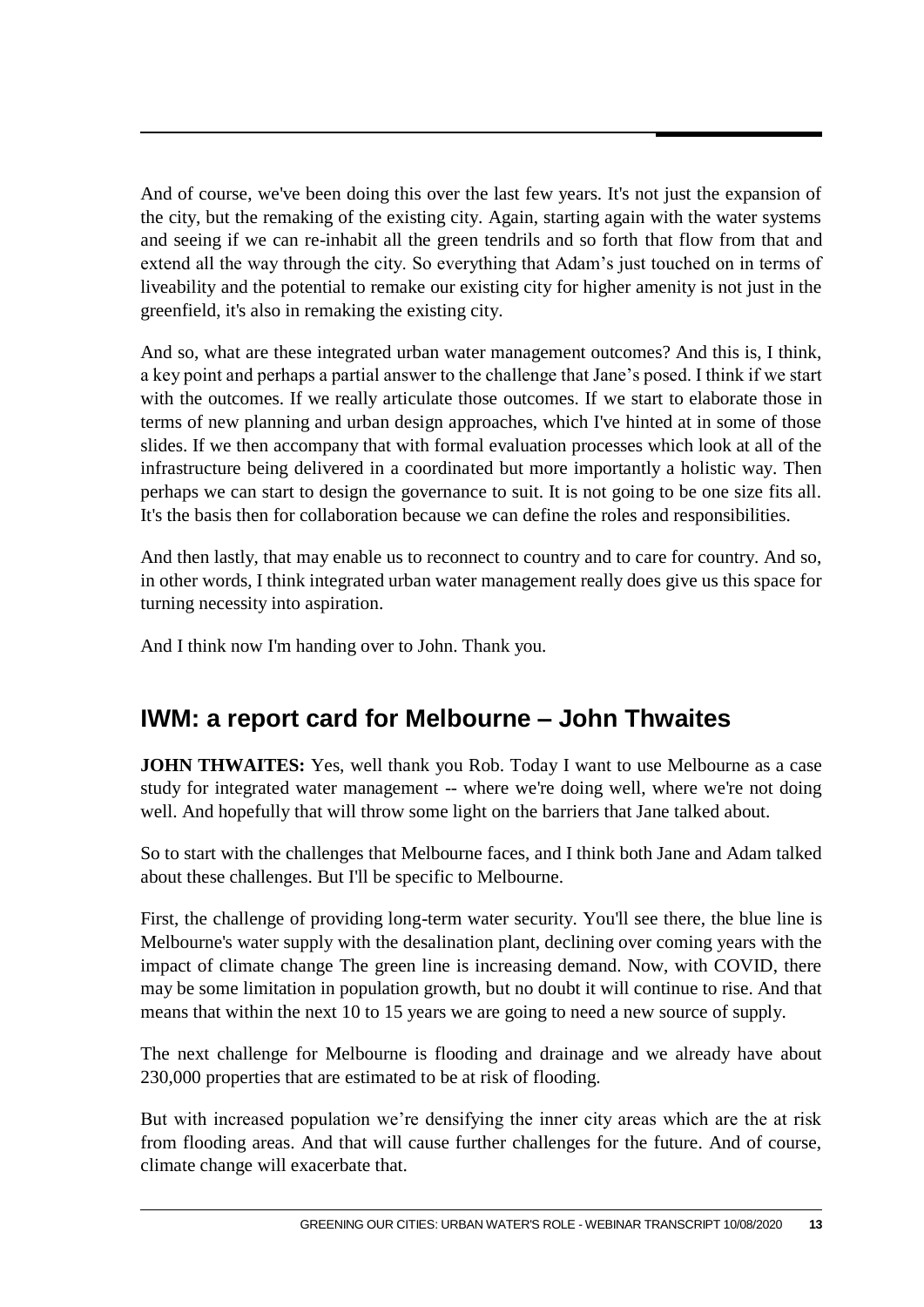The third big challenge is healthy waterways and the environment, which impacts on Melbourne's liveability. And on this map you see in red the rivers and creeks in the growth suburbs of Melbourne. They're going to suffer considerable reduction in their environmental health overcoming years.

And it's estimated that with the rapid urbanization in Melbourne there will be an extra 49 billion litres of stormwater flowing into these creeks and rivers because of impermeable surfaces with the new development.

The consequences of that, are that the river health will decline, and it's estimated that there will be about 850 kilometres of poor or very poor rivers and creeks added to Melbourne's catchment over the coming 50 years. And of course that threatens the environment. And it threatens liveability.

So I think we all see the answer to these multiple challenges of water security, of flooding, of the environment and of liveability as being a new way of managing water and that is integrated water management.

But I think as Rod pointed out really clearly, integrated water management operates at different scales. It operates at the city scale. But it also operates at the regional catchment scale, the precinct scale and the lot scale.

Probably the biggest challenge for integrated water management is each of those different scales have many different parties that have responsibility and governance within them.

So we have state government, local government, different water authorities, developers and, of course, residents.

And the challenge to bring all of those different parties together and have a common management is probably the biggest challenge of integrated water management.

And for that reason in Victoria we've established integrated water management forums. And we've established them across the state, and Rob Skinner, who was the former managing director of Melbourne Water, is overseeing that process.

We've got five of these forums for each of the major catchments in Melbourne. And then ten across the rest of the state, and I think the other point that Rod made, which is really important, is that in a city like Sydney or in Melbourne the integrated water management issues are very different in different catchments.

And so you have to change your approach. And I might say from the time I was Water Minister where we looked at Melbourne as one beast from a water and planning point of view, I think we've now graduated to understand we have to look very carefully at the different impacts in the different catchments.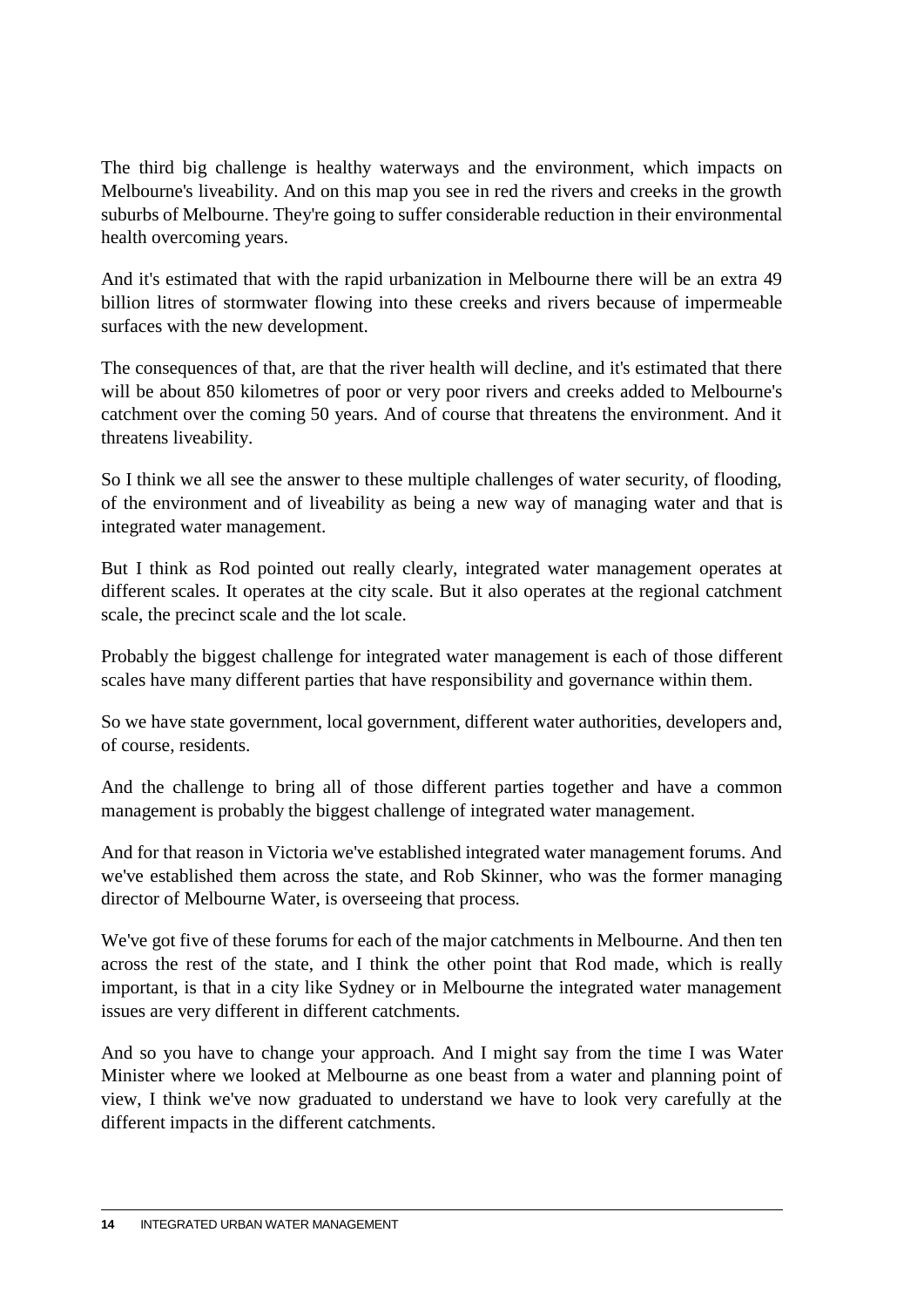Now in each of these integrated water management forums we have brought together local government, traditional owners, catchment management authorities and the water corporations to develop a strategic direction statement for that catchment.

And that will link to a catchment scale integrated water management plan, which is now underway, and for each of these forums in each of these catchments, we aim to facilitate collaboration. But also to develop a shared vision. To develop and an agreed pathway. And importantly, to identify the specific projects and policy and regulatory changes that are needed if we're going to effectively implement IWM in the catchment.

Now, traditionally our water planning has been around a series of requirements for water authorities and local government at the year, 5 year, 10 year and 15 year frame, and the key planning tool is the sustainable water strategy, which is once every 10 years.

But how do we overlay integrated water management, and particularly at a catchment scale on top of this.

What we're seeking to do is to use the outcomes of these integrated water management forums to develop catchment scale plans which have an impact at a local level, and so that might be place-based opportunities to offset potable water needs at the local level. But also to embed these catchment plans at the broad strategic level so that they're embedded in water security plans for the long term. And as Jane said, traditionally this hasn't occurred. Stormwater planning has not been integrated with long-term water planning.

So what we need to do is embed the localized plans in the long-term plans.

Well, given all of that, what I've sought to do, and I've done this together with Rob Skinner and Chris Chesterfield, both with enormous amounts of experience in water in Victoria to give a quick report card on how we're going on the seven key outcomes for integrated water management that the integrated water management forums have set.

And I think they do accord pretty closely to the report that Jane said about how we're going. First in terms of safe, secure and affordable water supplies, I've given that a grade B in that we're going pretty well in diversity of supply now. We're not just relying on traditional rain fed reservoirs. We've got a diversity of supply, particularly the desalination plant. And we're doing well in water conservation.

Where we fall down though, is in stormwater harvesting. Because despite all the talk there is still very little actual stormwater harvesting as part of our supplies.

Then in terms of effective and affordable wastewater systems, also a grade B. I think that's consistent with what Jane indicated. Very good environmental outcomes. Good regulation. There's a pathway to resource recovery. But where we fall down is we're not really implementing the circular economy. And there is an opportunity to do so.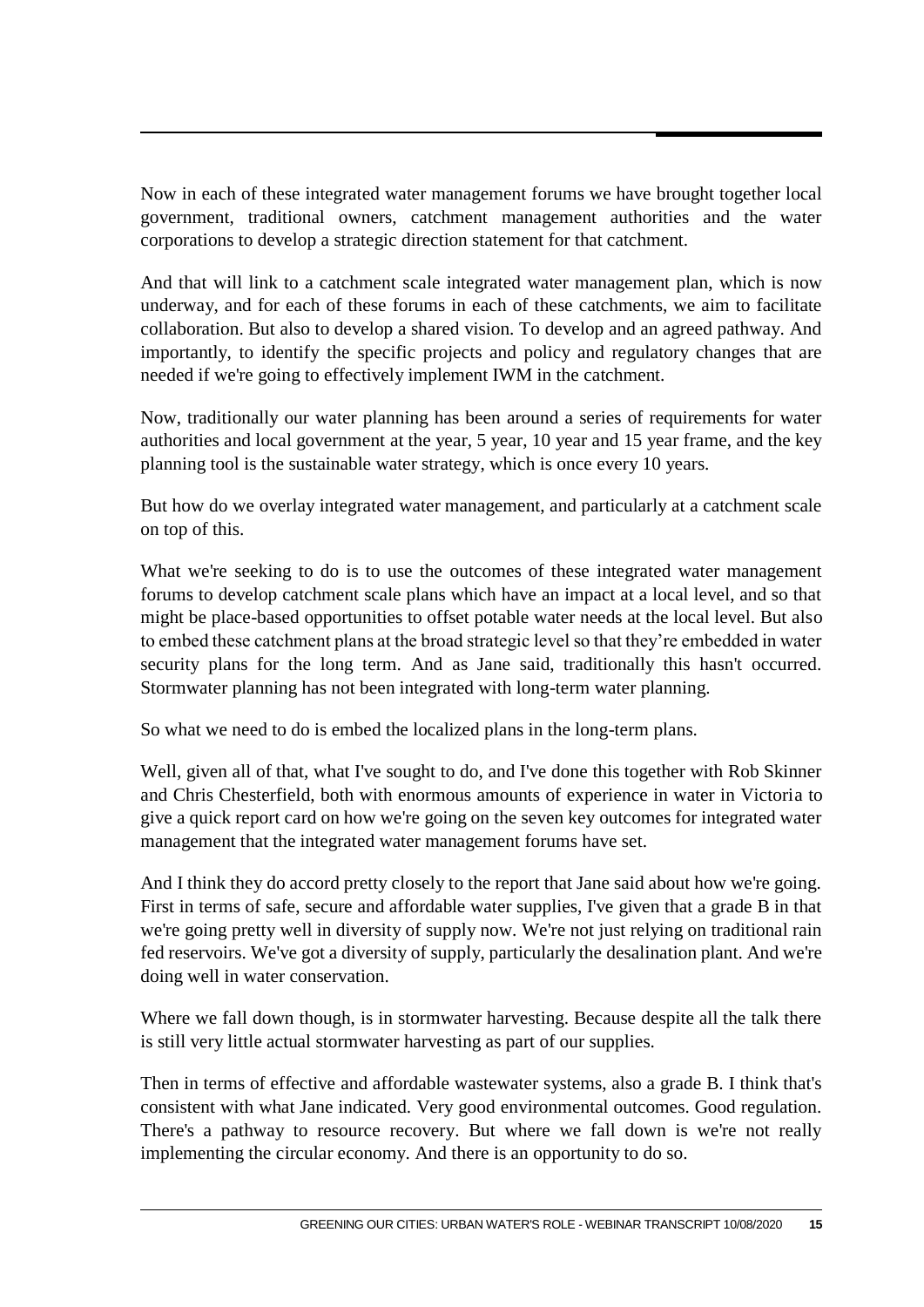The third area, which is opportunities to optimize future flood risks and impacts, we've also graded a B. And this is where water sensitive urban design really is making an impact. We are now managing flooding very much through water sensitive urban design through wetlands and integrated water management. And at the lot scale, we've now integrated land use planning with water planning, so through the Victorian planning provisions at the lot scale, developers have to take account of stormwater impacts, particularly for flooding.

Where we're not good and where we fall down is on the broader precinct and regional scale. At the whole of catchment. Where we're not requiring those whole of catchment plans to take account of flooding in the same way we do at the lot level.

And the other area, I think we really fall down in terms of flooding is in community literacy, where there's very little understanding from the community or for developers about the impact of new developments on flood risk.

In the fourth area is healthy and valued waterways and the environment. And this we rated a D. Now in this area we have great strategy. Melbourne has a healthy waterways strategy which is very clear. There's good intent. But frankly, we just fall down in the outcomes. New development in Melbourne is having a significant negative impact on the environment on the rivers and on the catchment.

And there's not a real understanding of the impact of new development either from the developers or from the purchasers of land on the impact of that on the environment.

In terms of valued landscapes for health and well being, the area that Adam really highlighted, the liveability area. We graded C. And we're very good at highlighting the value and the water industry owns this space. Where we're not so good is, once again, on the community literacy and understanding the link between the type of houses and developments they're living in, the permeable surfaces and the impact on their liveability, and where we're really poor is on funding of liveability. We don't have a system for funding that.

In terms of strengthening community knowledge and local values, we've graded that a C. Once again, we have a strong commitment to it. We've now got good traditional owner inclusion. We've got good community engagement through the integrated water management forums. But it's not really mainstreamed, it's still part of the water system. It's not, as Rod said, part of the transport planning or part of the regional economic planning.

And then finally in terms of jobs, economic benefits in innovation, we graded that C. Once again, there's good commitment from the water authorities and the water corporations. But we're not really good at innovation, and we're certainly not implementing a circular economy approach.

So that's a quick report card, and finally a final slide. I just want to reflect on the impediments that the Productivity Commission has highlighted.

And agree that all of those 10 impediments affect the report card that I've highlighted.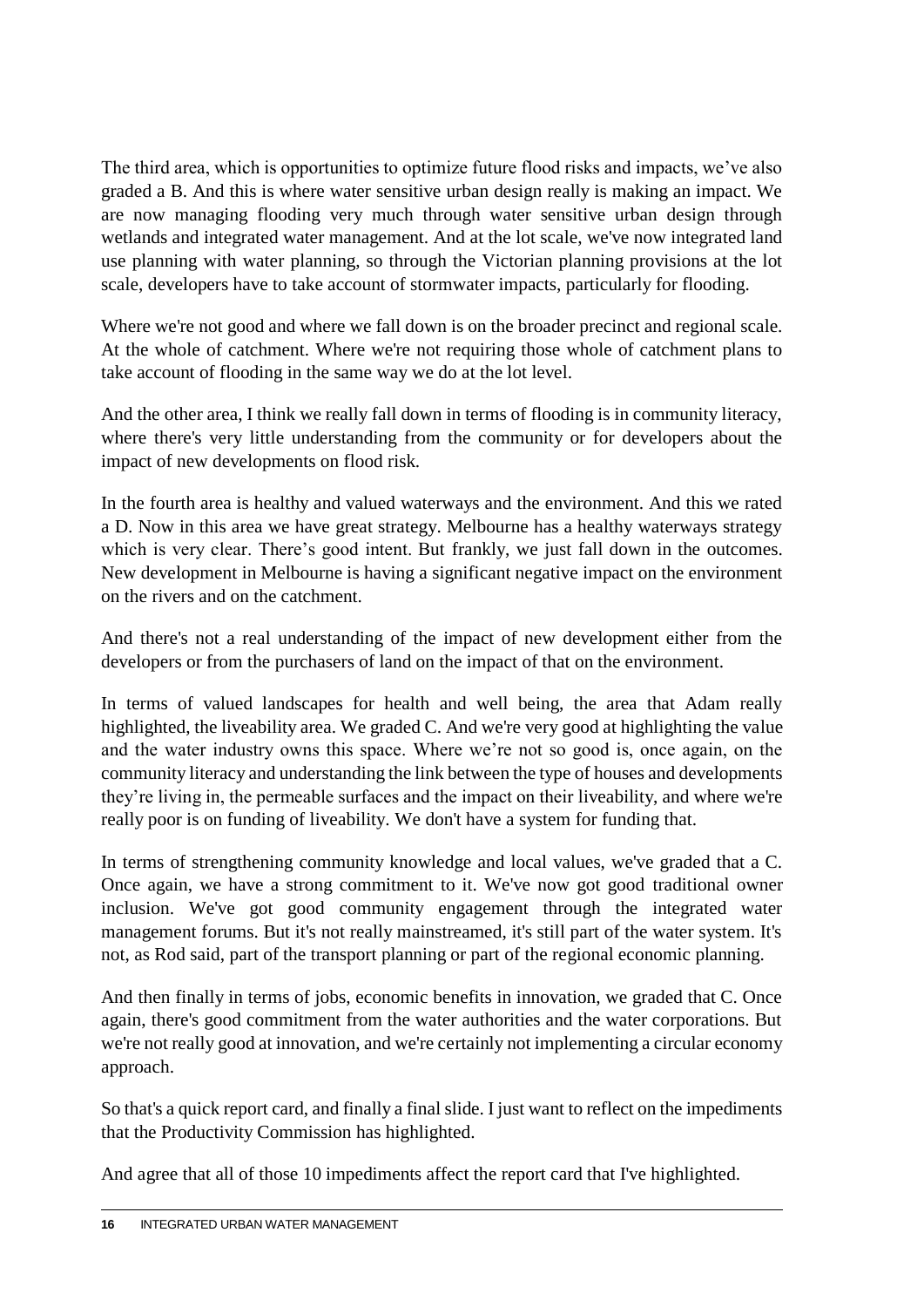I just particularly like to highlight #3, which is land use planning and water planning are not well linked. And I think Rod really highlighted something when he talked about transport oriented development and compared it to green or waterway oriented development. Because I know from my own experience of having been a Planning Minister that really transport was the big elephant. And planning and water are, you know, much smaller players in cabinet, much smaller players in government. And unless you really get transport and land use planning integrated with water planning then we're not going to get the right outcomes.

I've also highlighted four additional barriers, which may be implicit in the Productivity Commission's barriers, but I think need to be made clearer.

And I think first, and most importantly, funding mechanisms and financing are unclear. And essentially, that's because integrated water management provides multiple benefits. But who benefits and who pays is not clear. And so if the Productivity Commission is to say, understandably, that we have to have the lowest cost option, that will generally exclude the liveability options or the environmental options. Because who's paying for that? And so I think what needs to be done, there needs to be a clear mechanism for those public benefits, the environmental benefits, the liveability benefits to have a funding source.

And the second, which is linked to that, is that risk sharing is not agreed. The most obvious example of that is between local governments in the upper and the lower ends of the catchment. Who shares the risks and who pays for them? The Councils in the upper end of the catchment may not be prepared to pay for benefits that are really felt in the lower end.

The third big barrier is community literacy and until developers, transport operators, Treasury and others understand what we all understand, then it's not going to happen.

And the final thing is, the circular economy is not sufficiently supported across the whole of government. A circular economy is key to much of the integrated water management, but for it to be actually implemented, you're going have to have Treasury and central government supporting it as they do in Europe.

Thank you.

### **Questions and answers session – Michael Brennan**

**MICHAEL BRENNAN:** Well, thank you very much to John and thank you very much to all our panellists. That leaves us some time for questions and answers, and I remind you, as people are already doing, to populate the Q&A section and then we'll be able to put these questions to the panel. We have a number of questions coming through already to Adam, on the methodology applied in the Marsden and Jacobs work about the cost estimates and the like and we will come to that.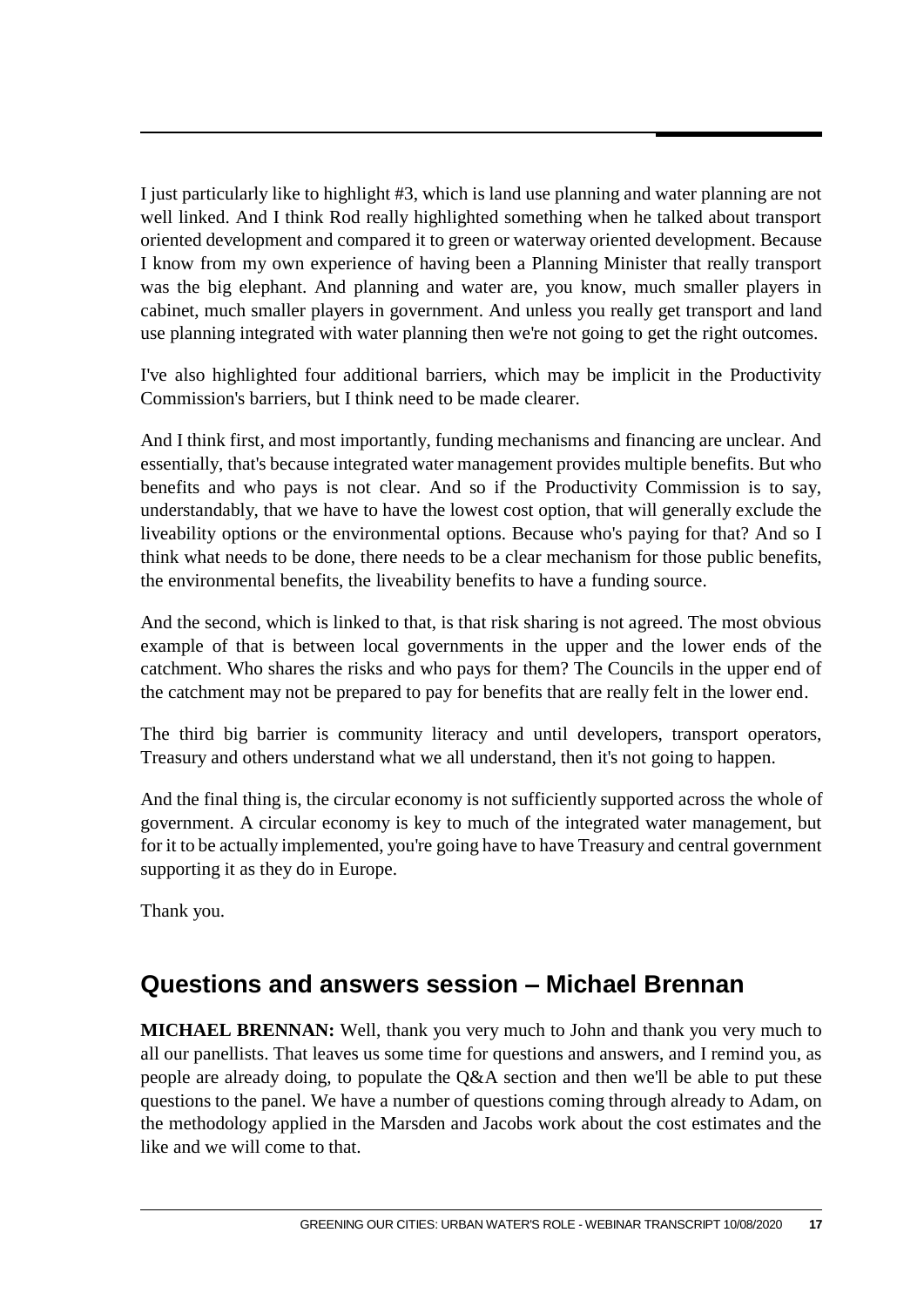But I thought I might start with what's effectively a sort of double barrel question from Andrew Chapman about firstly, how one reduces the institutional barriers and gets the risk transfer right between relevant agencies to get better whole of community outcomes, as well as the observation that integrated water options are often incremental decentralized options compared to the traditional water supply options, which are often Big Bang and tend to rise in a crisis where we go for the big picture outcome.

I thought I might start by putting that to John Thwaites and then we might get other panellists to comment on that.

**JOHN THWAITES:** OK, I think the answer is that you have to have a level of network governance, which is what the integrated water management forums that Rob Skinner has been over-sighting do. I used to think that they wouldn't work because you've got to have one particular organization that is accountable, but there are so many players in this field you can't do that. So I think this is all we can do, which is to have a network governance model.

Then you need to put in place some rules and contracts that make different organisations accountable for what they do. So local government, water authorities and state government need to agree, I think in a contractual way or in a agreement or regulation, that they will fulfill certain outcomes over a period of time.

And in that regard, I also think targets are important and I know you and Jane sort of criticize them, but I think unless you have certain targets, a lot of these more innovative aspects of integrated water management won't happen because people always revert to habit, to what they've done before. It's cheaper and easier. And so the only way to get, for example, stormwater harvesting up, in my view, will be to have some targets for that which drive the system and for which people can be held accountable.

**MICHAEL BRENNAN:** Rod, do you have anything to add on that?

**ROD SIMPSON:** I think that my proposition is a simple one really. Which is that I think we do have targets. We've got water quality targets. We've got receiving water targets, supply targets and security of supply targets. There's a lot of targets we already have.

I guess the shift that I see as being important is that if you look overall, if the whole urban system is understood, then we can start to see the benefits of reducing urban heat by 1 degree on the electricity network in terms of peak. And that's not something that would immediately be apparent in terms of water targets, and so I guess I think the targets are very important, but I think that if we start to talk about outcomes and the outcomes actually being outcomes for an entire urban system, then we can start to develop new methodologies and so forth and then start to allocate roles and responsibilities and reporting requirements and so on.

So, and that's not to say I have to do it all at once, but I think that it would help all of us if we can actually understand the costs and benefits of an urban system rather than still reverting to, you know particular sectors. I hope that makes sense.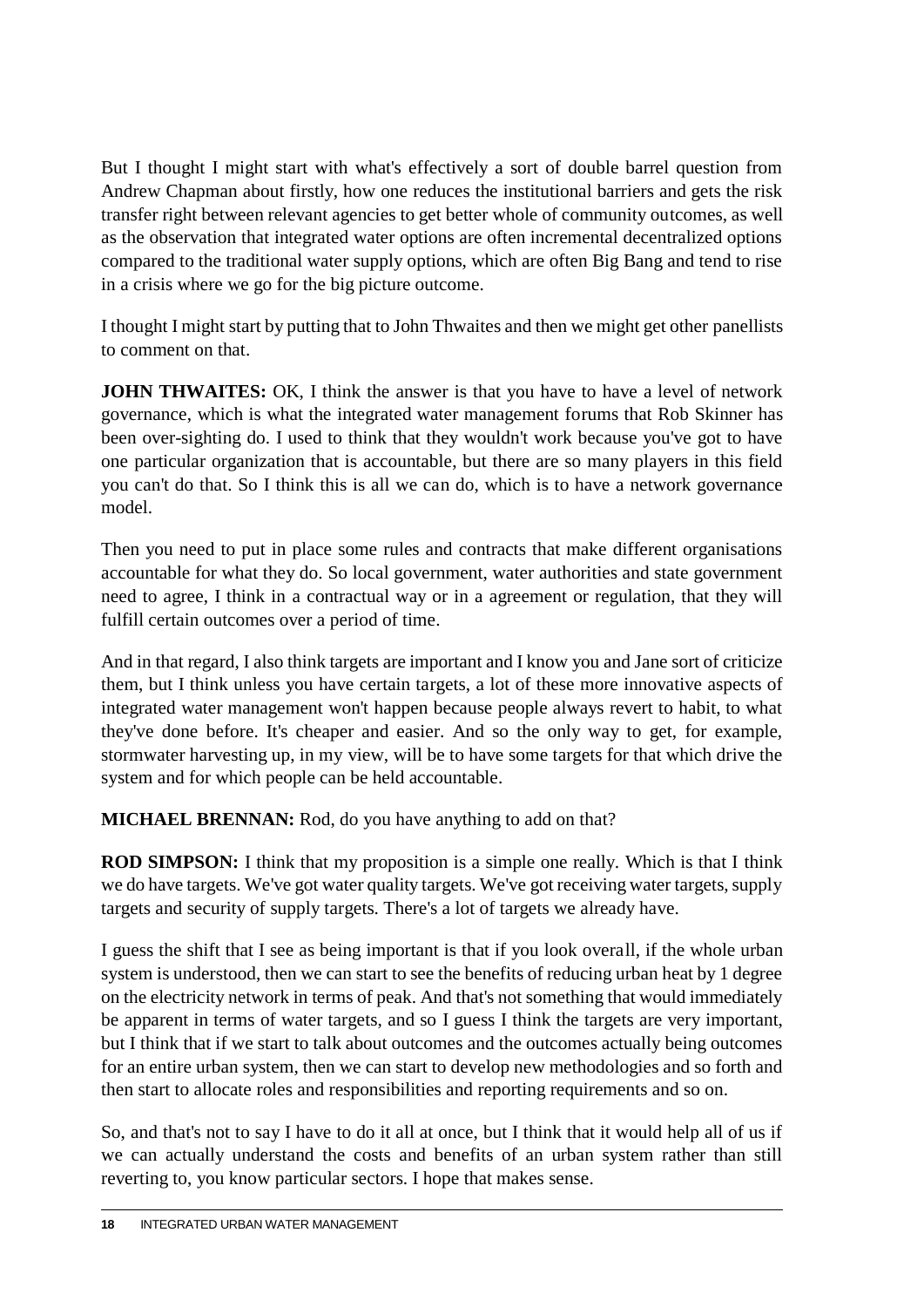#### **MICHAEL BRENNAN:** It does, thanks Rod. Jane?

**JANE DOOLAN:** I'd just like to add, I think it's not so much that the targets that are a problem, it's when you skew towards a type of solution. So as Rod said, if the outcomes are clear… so what are the community outcomes we do want? We do know, a range of water quality etc because they've still been set. But if there's urban amenity, to be specific about it, then that it provides you with the wherewithal to go what are your best options? Is it treated recycled water? Is that storm water? Is it potable water? What are the best least cost?

And I note that people are a bit worried about the least cost, but I want to make the point that it's the least cost for the full range of outcomes that you want, so you actually have to define what those outcomes are and then least costs can work. So it's not the point that least cost will always get rid of the health and well being outcomes, because if communities think that's important and governments think it's important, it's in the equation as what the outcomes are. And I think the example that Rod gave us in Sydney to say, well in western Sydney they want twice the amount of parkland and I've forgotten how many trees, but you know there was a factor there. That's starting to actually be specific about the urban amenity outcomes that we want and then that can be designed. What are the appropriate sources of water? What's the best cost or least cost option to meet all of that?

**MICHAEL BRENNAN:** Thanks, Jane. I'll come to you now, Adam, but in addition, I might just draw your attention to the question from Hannah Paxton from Melbourne Water. We had also a contribution from Darren Coleman of City West talking about work that's being done, particularly in the West of Melbourne. But Hannah raises the question for water services providers, water utilities, what steps do they take to transition from piloting these sorts of projects to them becoming more mainstream.

**ADAM LOVELL:** Yeah, that's a really good question. I think often what's lacking is your authorizing environment to make that happen, and I think right across the country, from my point of view, you see a range of different actors and stakeholders largely rowing in the same direction but with different mechanisms at their disposal. And I think one of the big challenges is, and I think one of the successes, if I was to highlight one of the successes, is the role that City West water and Melbourne Water put into the Greening West program. Really creating a leadership role but in a collaborative sense. So in other words, 'we'll put the resources in to help lead, but we need all of you as stakeholders to come along for that ride'.

I guess I have a problem and we have a problem, as Jane has picked up through the report, is that I genuinely think collaboration will only get us so far and I think, you know, all of the years that I've been involved in urban water, I've seen massive gnashing of teeth and wringing of hands about what we're going to do with stormwater management in Australia. So that's been two decades and longer. So are we going to actually change the paradigm and make that step change into a waterways manager, something different?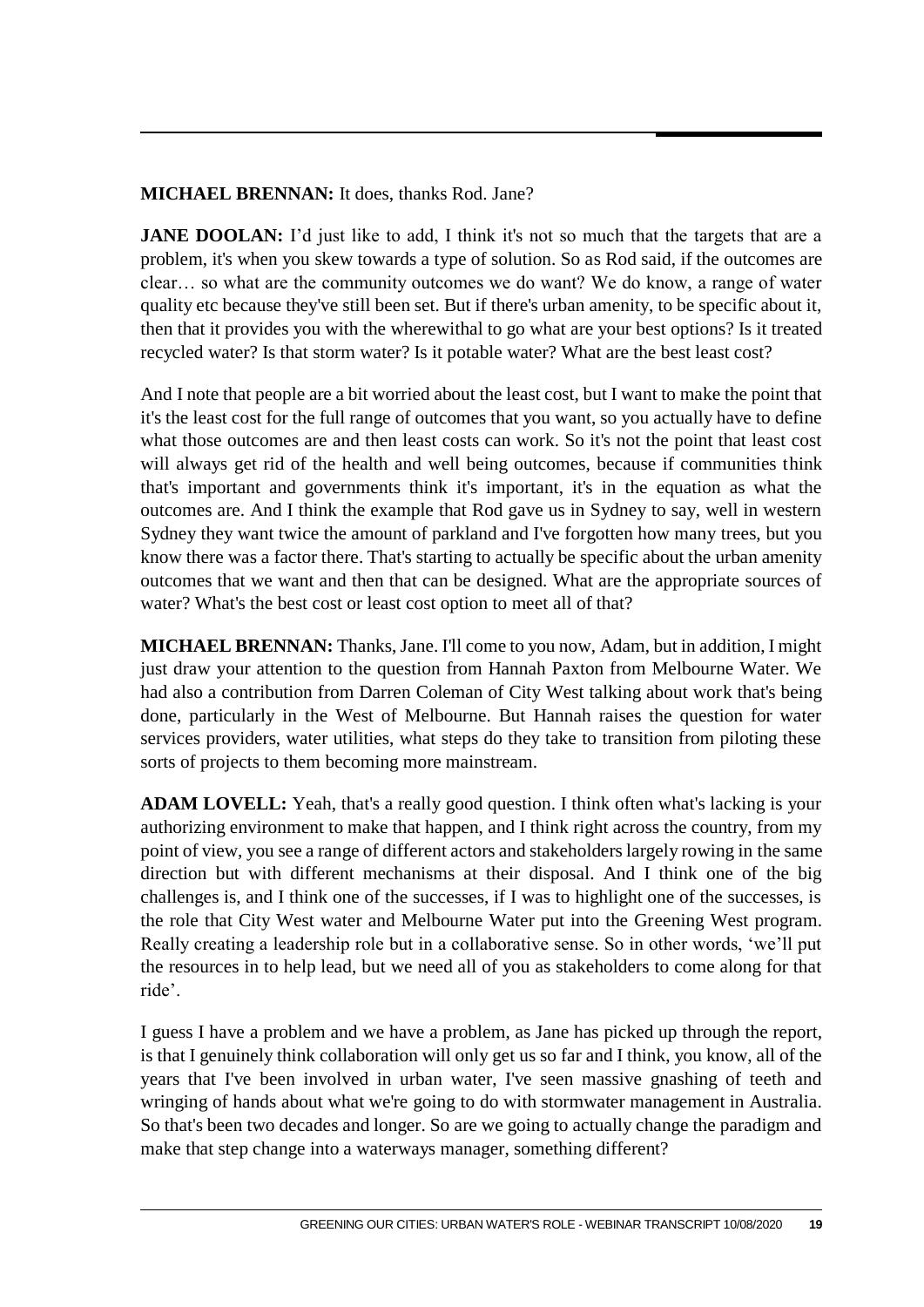But what we must do is to get stormwater into the total urban water environment, and I think it needs to be outcomes based. It needs to be agnostic to ownership, but there will have to be some sort of institutional and structural changes to actually make that step change and I know that in Sydney and in Melbourne with 20 plus local councils and a water utility and various other regulators trying to manage what a stormwater harvesting scheme or a better waterway outcome might look like, is a very difficult thing to manage and do we actually think we can still manage with that? I just challenge that. I think that that we might have reached the limits of collaboration, just to be provocative.

**MICHAEL BRENNAN:** Thanks, Adam. I might come to the question of indigenous cultural values because that's also looming large in the Q&A, both from Katie Burns and also from Michael Brown.

I might start with you, Rod. As Katie puts it, how do we better reconcile the pressing system challenges with genuine cultural outcomes?

**ROD SIMPSON:** Ah, look, I think the Yarra example that I've included is a start. I think that the work that's being done in the Murray as I pointed out. But I think the main thing here is, it's a simple point I suppose, you know, Wianamatta means mother place in the Aboriginal language of the area. And so, I think the waterways and waterway management and caring for the waterways is actually a very good starting point. It's not the only starting point. There's certainly a whole range of other issues in terms of economic development and social development and so on. And native title. I mean, I don't want to wade into all that, but I think that waterways are a very good way to not only engage with the Aboriginal community, but also to involve the entire community in a restoration of landscape.

Now, I think that then an ethos does start to emerge about how we use our open space, the public domain more generally, and so I think it starts to unfold. But I do think it's unfolding in a number of ways, but I do think it's possibly a starting point that we haven't picked up on anywhere near as much as we might in urban situation in particular. That retracing understanding, how we can not just understand the landscape but actually reimagine it and restore it. And I think again with the COVID situation, the way that people are actually inhabiting the city is really quite different. So I think we're at a point where that first instance, though, is to recognize the importance of the waterways and then start that conversation and make time for that conversation to emerge.

**MICHAEL BRENNAN:** John, do you have a view on that? Part of the question too is about governance and support for cultural Indigenous groups to have their voice heard in this context. Do you have a perspective on that?

**JOHN THWAITES:** Well, you have to, obviously have a process, but you've got to set aside time too. I think that's one of the things that we found that thinking you can just sort of force traditional owners into the time scale that we might have had or force them into, you know, an outcome that we necessarily want is a bit presumptuous, so I think having a really respectful listening process with plenty of time is important.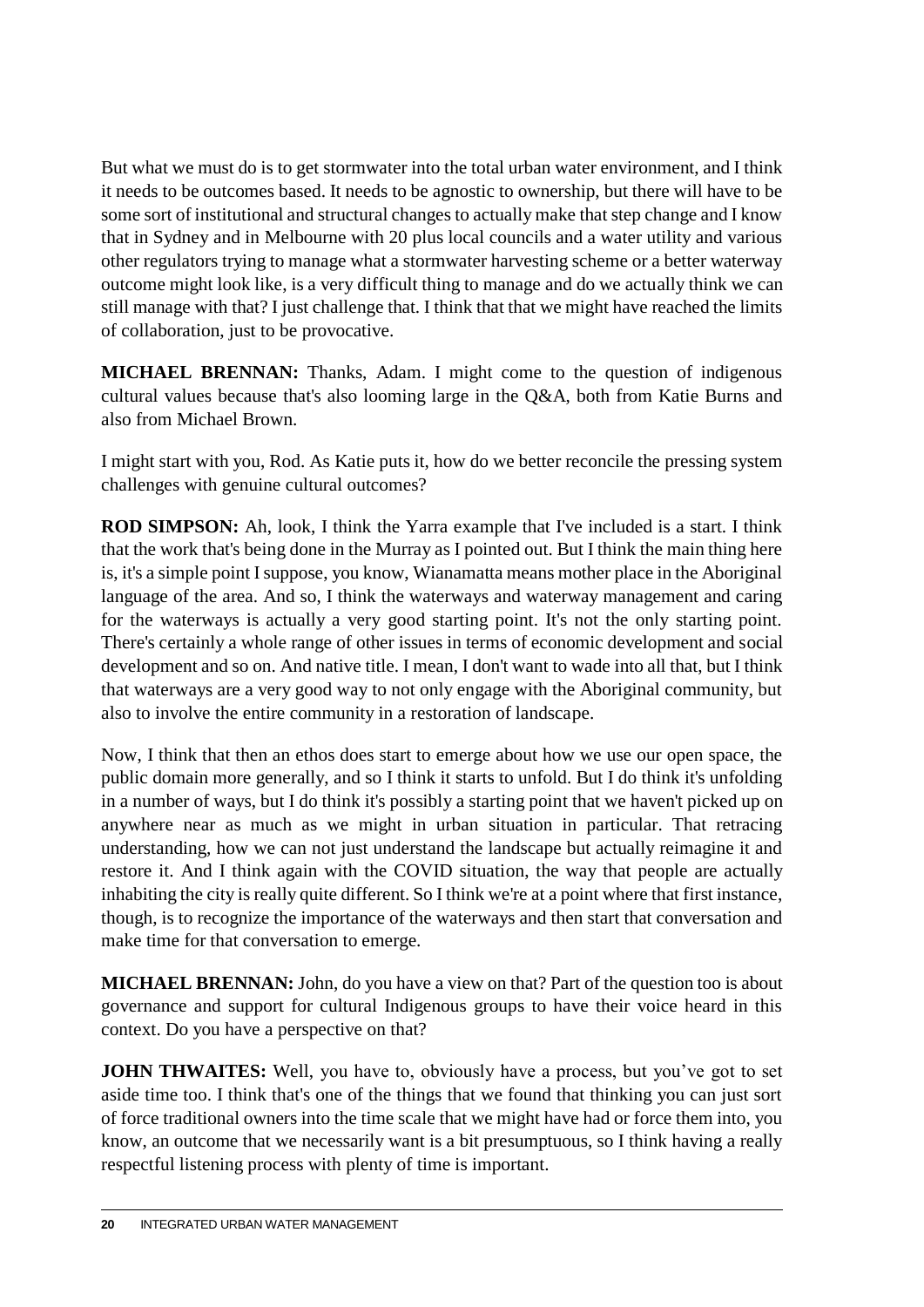**MICHAEL BRENNAN:** We might come to the questions about the Marsden Jacobs numbers because there are few questions about that. Paul Sherman, Lindell Pickering, Tony Wong have of all put questions about this. Firstly a technical question about the component recycled water numbers, whether they were effectively direct or indirect projects. Secondly, whether or not the avoided costs or downstream benefits were included. But also Tony Wong's point about whether or not we need to differentiate the benefits a bit more. The costs are kind of homogeneous, but the benefits maybe differ according to the nature of the project. I note John Madden's also chimed in with a perspective on that, that it makes a lot of difference specifically what's planted and the options around the design of some green urban space as to what cost might be.

**ADAM LOVELL:** I'm already glad that I've achieved the outcome of starting a discussion because that's exactly what this paper was designed to do. When you read it, it is not an answer. So the figure that you saw before, that is not an answer. That is not an answer that you would put into a water planning process. This is a discussion starter and now, if I just really quickly went through some of the decisions, some of the technical questions.

So there are direct and indirect projects within the report and you'll see that. So the costs that you saw on that graph, the single cost that you saw was a median cost between all of the ranges between groundwater augmentation, reservoir augmentation and direct potable. That's all within there. And then there's a good percentage of direct projects within there.

In terms of avoided costs, no. And the reason we didn't include avoided costs, was because it is very locally specific. The context for each project is very locally specific. There's very many reasons that you would you would want to use this as a discussion starter and pull in the local context according to what you're looking at.

And then getting onto the bigger question which Tony asked, and he's absolutely right. I mean this piece of work is about water security, and if you look at, say, the costs of stormwater harvesting, of course it's going to be, naturally we'd expect it to be, more expensive. But then if you include in a local context the avoided costs of flooding, or liveability benefits. Then, for each local context, that answer is going to look a little bit different, so that's when you have to expand and do further work to include the local context. So you know, we're putting out this report, and it's got a whole range of explanatory statements that that sit behind it that you could actually use to talk to stakeholders, and your community about the various sources that are available.

The other thing, which is more exciting and, you know, we were putting this out purely for public policy discussion. You know this is not, as I said, this is not an answer. The day we actually publish it, it's old because there are new projects coming on board all the time.

But think about the energy impacts from each of those options. Think about the greenhouse gas emissions. The yield. The rainfall dependency. These are all things that a utility or a water service provider could layer on top and then go to the local community and have that discussion. So all points are really absolutely valid.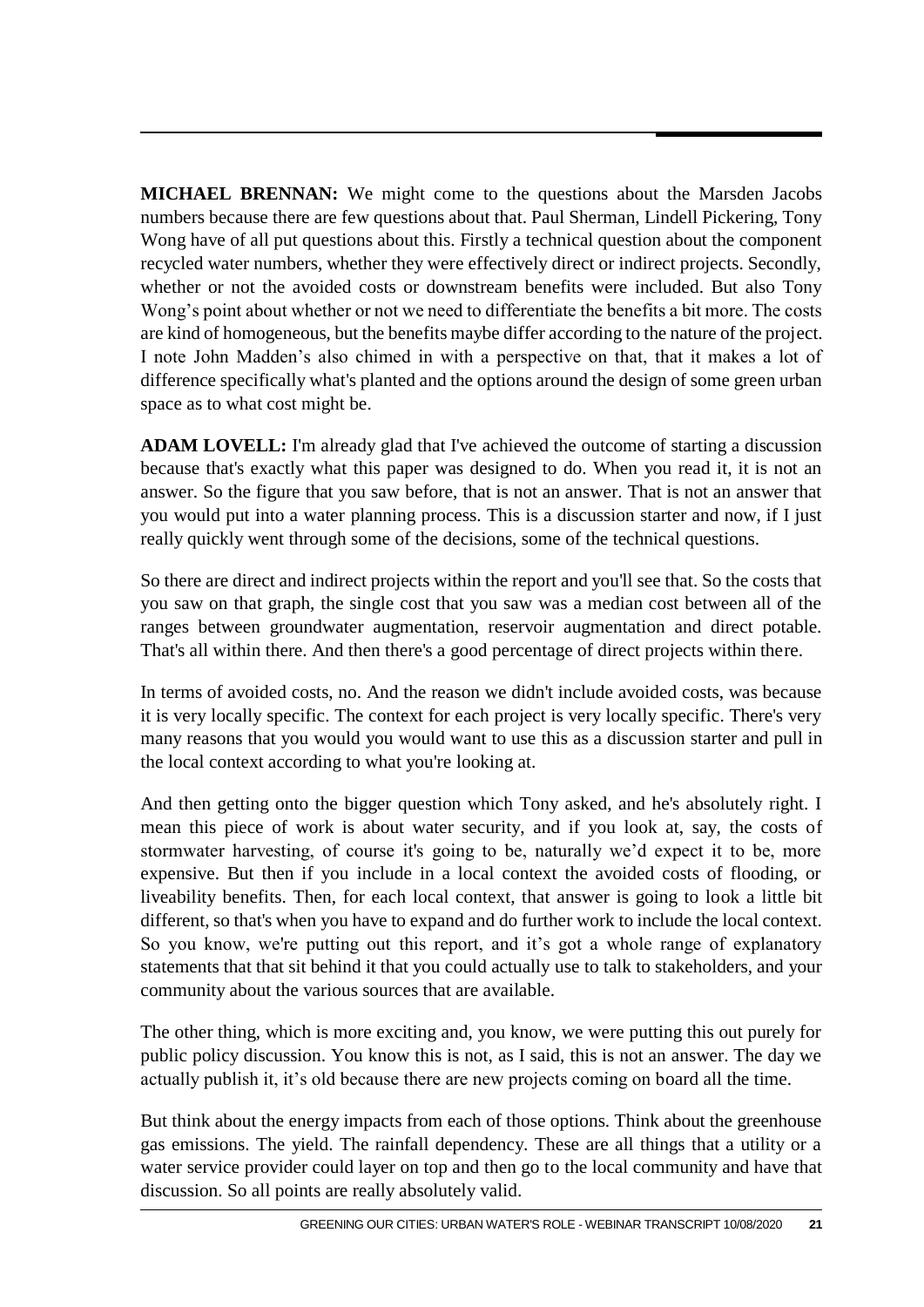But we thought it was time, given the massive changes since the Millennium Drought, and I'm not sure what we're going to call this current drought, although given Sydney at the moment, that's stopped, but in other parts of Western NSW and Queensland. But that so many things have changed that we needed to update that base case almost for discussion purposes.

**MICHAEL BRENNAN:** Thanks Adam. We might go to one last question and then I'll get all of our panellists to kind of have a last word, as it were. Casey Furlong raises the point that climate change will result in damage to open space unless there's more irrigation, but there's a block around the use of potable water for irrigation purposes. Is that taboo, helpful? Or do we move towards the WSAA proposal of all options being on the table? Do we do we look at all supply options on their own merits?

Why don't I start with you Rod? And then we'll, well, why don't we start with you, Rod? I'll get each of you to provide a perspective on that and a sum up comment as well.

**ROD SIMPSON:** I'm not going to fudge that answer. I think when we start talking about all options being on the table though, that's when this starts to play out. Because if we're talking about indirect potable being reticulated, we've saved a hell of a lot on the reticulation of, you know, recycled water in some cases.

It's then a matter of the prioritization. It might mean that there's a much greater emphasis put on the storm water being kept in the landscape and how we handle that. That then starts to affect the form of development because we might be setting aside more extensive areas for stormwater retention and doing it on a on a regional, or at least a sub-catchment basis. And so I think you could see how once we've got all the options on the table, the responses are going to be very different in different places, whether the soil is saline or risking. It's so specific, I don't think there's a simple answer unfortunately, but it goes to what do we want to achieve? And absolutely, we know that most plants go into heat stress at about 46 degrees C. They stop of evapotranspiration. So you actually get a negative, a disadvantageous positive feedback in terms of the heat then suddenly going through a threshold.

I don't think we've ever thought about the urban systems in such a sophisticated way before. Not because it's a nice thing to do, but I think it's absolutely essential that we start to see all of these interconnections, which we've been aware of, but not really been required to take into account as much as we now are. And that's why I think that Sydney water diagram is so telling. Because if we want any precinct to work, it's going to involve a whole lot of different actors and not just roles and responsibilities, but right through from strategic planning through to actual construction.

So it's, it's, yeah it's a challenge.

**MICHAEL BRENNAN:** John, do you have a final observation.

**JOHN THWAITES:** On the use of recycled water, I don't think that anyone has a problem with irrigation for Parkland. I think the issue was direct potable and I agree with Adam on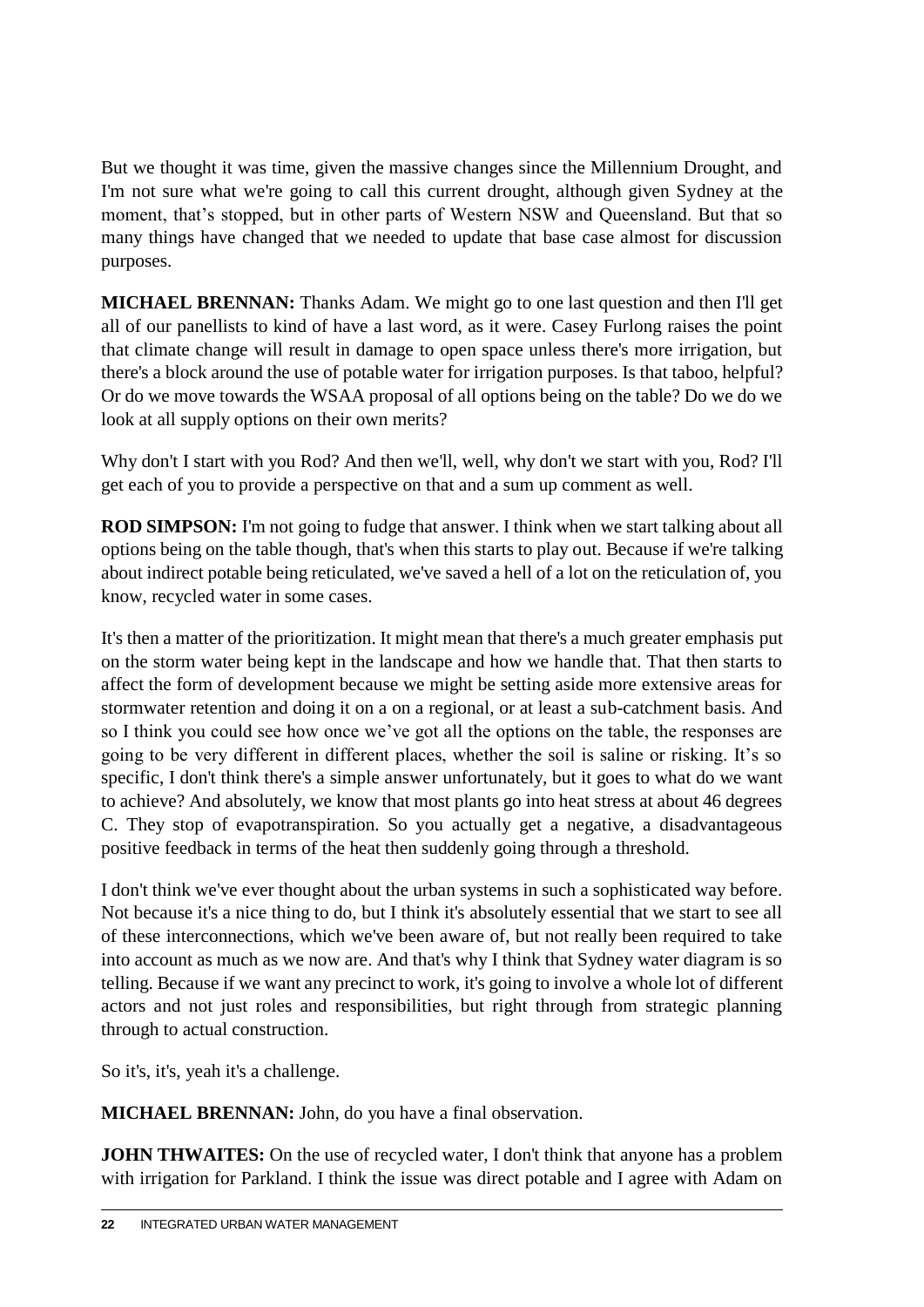that, that has to be a long-term community discussion where people are brought to it over a period of years, and that's why the Perth approach or what they're doing down in Geelong too using aquifers, are part of that.

What you can't do is have that discussion in the midst of an emergency, like the drought, where it is totally politicized. And I can assure you if we'd said we were going to have recycled water then, it wouldn't have happened. Like there would have been community outrage. You can't do it in that context. You've got to do it after sensitizing the public over many years. And I endorse Adam's approach on that.

But, the other point, I do think the huge barrier that we really haven't sufficiently addressed, and I do hope the Productivity Commission does, is this one around who pays and who benefits? And it's not just around stormwater harvesting, it's also around the impact on the environment of new development.

All the advice is that we have to reduce stormwater by up to 60% in some areas.

Now who is going to pay for that? Is it the new homes? The developers of the new homes in those areas? Is it the whole of Melbourne? Is at the whole of Victoria? That's a huge impediment to getting the outcome which we need. Which is this safe and healthy environment which we're not going to have if we just build the current type of urban development in the way we've done it in the past.

**MICHAEL BRENNAN:** It's an excellent question, and I'll come to you Adam and then to Jane for a final observation.

**ADAM LOVELL:** Yeah, just in signing off I'd just endorsed John's comments. I think one of the key questions that we continue to stumble across is who benefits and who pays. And I think, you know, we talk about the health benefits and environmental benefits still as externalities, and wouldn't it be wonderful if you would pick up the phrase they use in the US. They call it one water, but it's more about water security. It's sort of the water supply system.

But we talked about one water in terms of including stormwater and the benefits that integrated water cycle management plays to the whole economy, instead of treating the physical and the mental health, and the urban heating, as external benefits that we can either take or leave. We've got to include that. That's got to be one of our next steps. We want to move towards that, so we have a one water system and it becomes a little bit clearer then about who's funding and who's paying. But we're all running in the same direction, and I just think if we all get in the same boat then I think we'll manage to achieve it to have a healthy Australia. All Australians should have access to safe drinking water and be water secure.

**MICHAEL BRENNAN:** Thanks Adam and Jane is the author of the report that got all this started, a final observation?